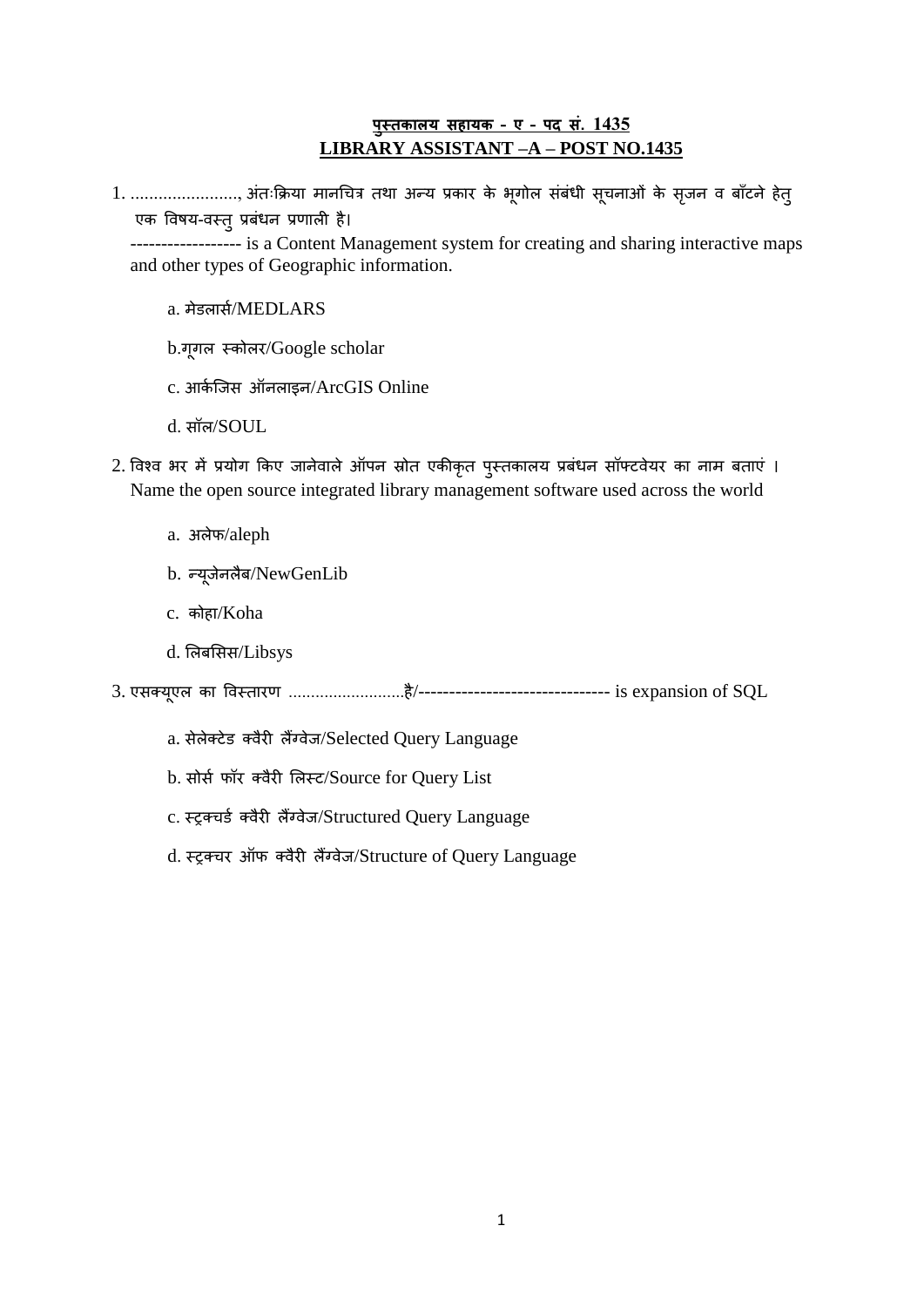- 4. ववज़ियोमैट्ररक्स क्या है ?/What is viziometrics?
	- a. साट्रहत्य में वैज्ञाननक पररणामों के बारे में दृश्य रूप से बताया जाता है।

Scientific results are communicated visually in the literature

b. साहित्य का संदर्भिक विश्लेषण

Bibliometric analysis of literature

c. इंटरनेट साट्रहत्य का वेबोमैट्ररक ववश्लेषण

Webometric analysis of Internet literature

d. वैज्ञाननक साट्रहत्य का साइंटोमैट्ररक ववश्लेषण

Scientometric analysis of scientific literature

5. पुस्तकालय विज्ञान का कौन-सा नियम इस बात पर ज़ोर देता है कि 'सूचना गतिशील, अनवरत व कभी न खत्म होने वाला एक तथ्य है'?

 Which law of Library Science, emphasizes that 'Information is a dynamic, continuum and never ending phenomenon?

- a. पाँचवा नियम/Fifth Law
- b. िौथा ननयम/Fourth Law
- c. तीसरा ननयम/Third Law
- d. पहला ननयम/First Law
- 6. प्रौद्योगिकी से संपन्न डिजिटल दुनिया में जन्म लेनेवाले व्यक्ति को ............. कहा जाता है। A person born and raised in a digital world rich in technology
	- a. डडजजटल नेटीव/Digital native
	- b. टेक्नॉलजी नेटीव/technology native
	- c. गेटकीपर/Gatekeeper
	- d. बोर्न डिजिटल/Born digital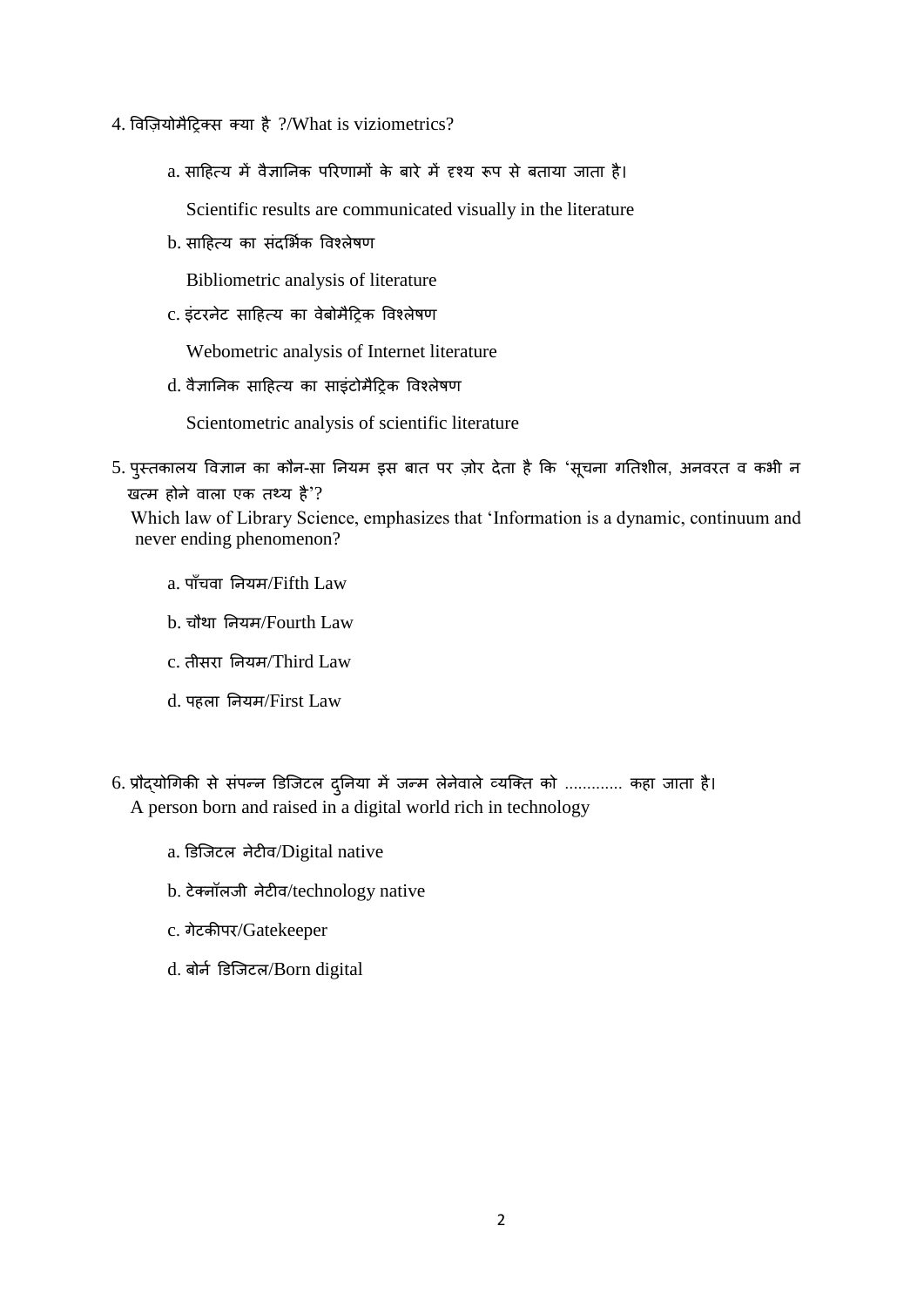- 7. निम्नलिखित में सामुदायिक समर्थन प्राप्त परिरक्षण अभिलेख सेवा कौन-सा है? Which one of the following is a community supported preservation archive service?
	- a. पोर्टिको/Portico
	- b. समण/Summon
	- c. साइंस डायरेक्ट/Science Direct
	- d. इंजीननयररंग ववलेज/Engineering Village
- 8. सीआइपी डाटा को साधारणतः एक पुस्तक के .......... पर मुट्रित क्रकया जाता है। CIP data is usually printed on the ---------------- of a book
	- a. शीर्षक पृष्ठ/Title page
	- b. आवरण पृष्ठ/Front Cover
	- c. बैक पृष्ठ/Back cover
	- d. शीर्षक पृष्ठ के अंदर के हिस्से/Verso of the title page
- 9. ननम्नललखखत में कौन एक उदध्रण (साइटेशन) ववश्लेषण टूल नहीं है? Out of the following which is NOT a Citation Analysis tool?
	- a. स्कोपस/Scopus
	- b. वेब ऑफ साइंस/Web of Science
	- c. वेबोमैट्ररक्स/Webometrics
	- d. गूगल स्कोलर/Google Scholar
- 10. कई पुस्तकालयों के संग्रहण को वर्णित करनेवाली सम्मिलित पुस्तकालय सूचीपत्र को ........ कहा जाता है। A combined library catalogue describing the collection of a number of libraries is known as
	- a. विषय सूचीपत्र/Subject Catalogue
	- b. संयोग सूचीपत्र/Union Catalogue
	- c. ग्रंथसूची/Bibliography
	- d. डडस्कवरी सेवा/Discovery Service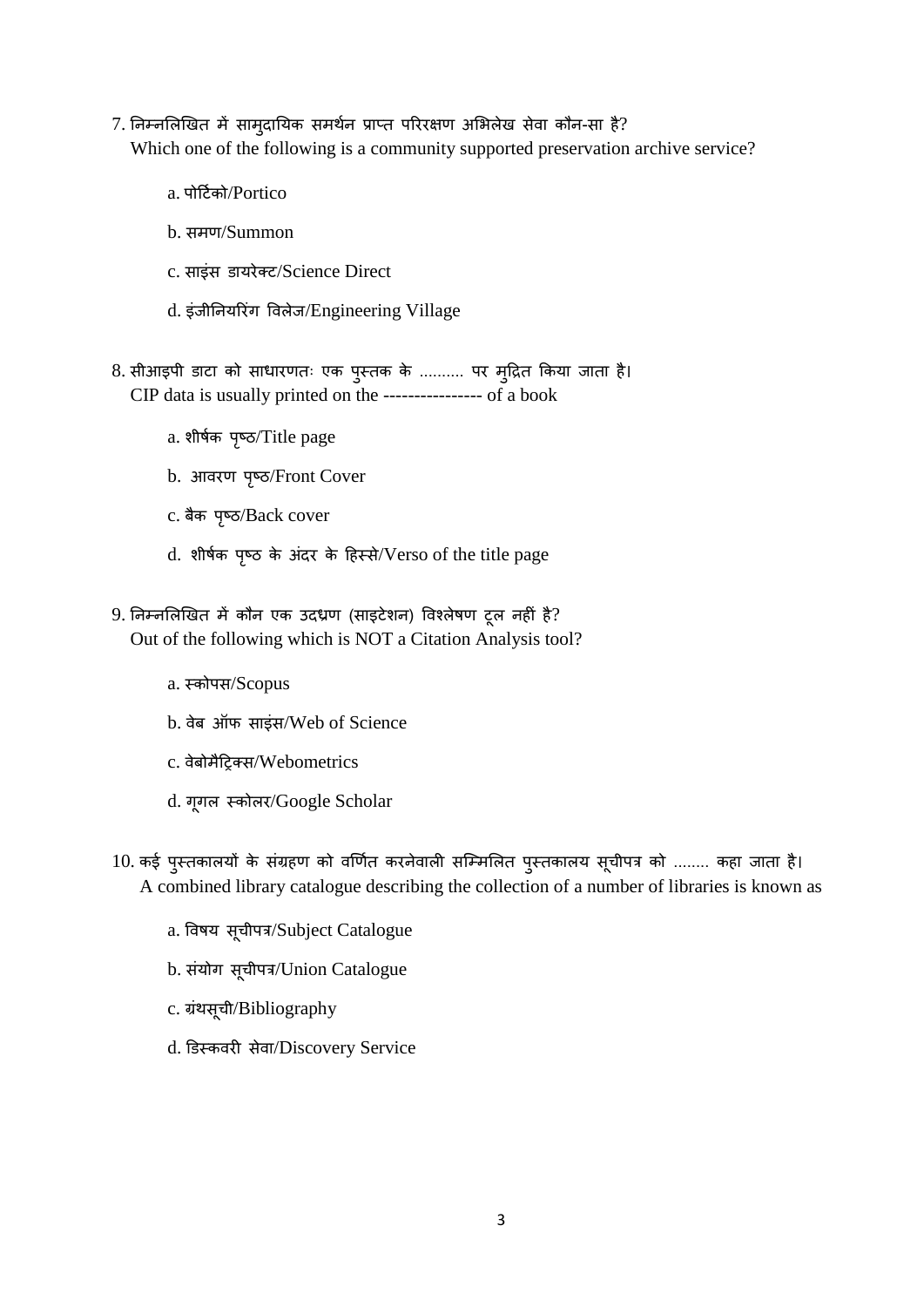- 11. संसाधन डिस्कवरी के लिए संदेशाचार मानक ................ है। Protocols standard for Resource discovery is ----------------------
	- a. Z39.50
	- b. ISO 10106
	- c. CCF
	- d. ISO 9000
- 12. .........................., वर्ष 2001 में राजीव गांधी स्वास्थ्य विज्ञान संस्था, कर्नाटक द्वारा अनुकूलित इलैक्ट्रॉनिक संसाधन शेयरिंग कन्सोर्शिया संकल्पना है।

 ------------------------ is an electronic resource sharing consortia concept adapted by Rajiv Gandhi Institute of Health Science, Karnataka in 2001.

- a. हेललनेट/HELINET
- b. हेलनेट/HELNET
- c. मेडलाइन/MEDLINE
- d. इनजफ्लबनेट/INFLIBNET
- 13. वाशिंगटन डीसी, महानगर क्षेत्र में विश्वविद्यालयों के पुस्तकालय एवं सूचना सेवाओं को समर्थन देते हुए इसे संवर्धित करने हेतु वर्ष 1987 में ..................... को रूप दिया गया। To support and enhance the Library and Information services of Universities in the Washington DC, Metropolitan area, ------------------------- is formed in 1987.
	- a. वाशिंगटन अनुसंधान पुस्तकालय संघ (डब्ल्यूआरएलसी) Washington Research Library Consortium (WRLC)
	- b. वाशिंगटन पुस्तकालय संघ (डब्ल्यूएलसी) Washington Library Consortium (WLC)
	- c. वाशिंगटन पुस्तकालय नेटवर्क (डब्ल्यूएलएन) Washington Library Network (WLN)
	- d. वाशिंगटन अनुसंधान पुस्तकालय नेटवर्क (डब्ल्यूआरएलएन) Washington Research Library Network(WRLN)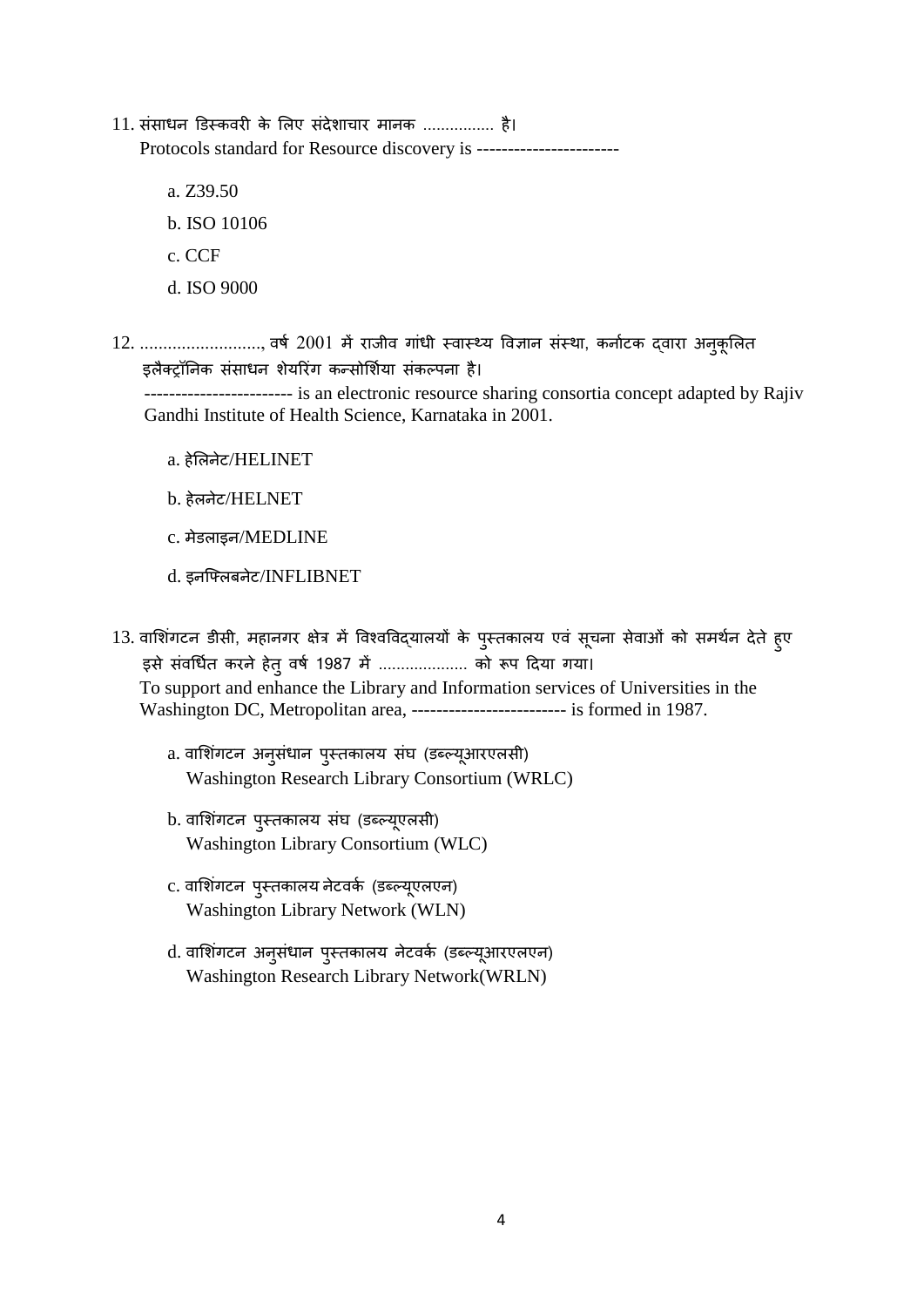- 14. सम्मेलन कार्यवाही को ........................ दस्तावेज के रूप में माना जाता है। Conference proceedings are considered as\_\_\_\_\_\_\_\_\_\_ documents.
	- a. रूट्ऱिगत/Conventional
	- b. प्राथलमक/Primary
	- c. अनुपूरक/Secondary
	- d. तृतीयक/Tertiary
- 15. पुस्तकालयों में सुधार हेतु अंग्रेज़ों के शासन काल के दौरान भारत में हंटर आयोग, वर्ष ....................... को गट्रठत क्रकया गया था।

 Hunter Commission was set up in India in ---------------------------------in British period for the improvement of Libraries

- a. 1920
- b. 1882
- c. 1902
- d. 1936
- 16. ग्रंथ सूची सिद्धांत पर अंतर्राष्ट्रीय सम्मेलन (आइसीसीपी) वर्ष 1961 को ............. में आयोजित किया गया था। In 1961 International Conference on Cataloguing Principles (ICCP) was held at -----------
- -------------------- a. भारत/India
	- b. चीन/China
	- c. इंगलैंड/England
	- d. पैररस/Paris
- 17. वर्ष ............................ को बंगाल पुस्तकालय संघ स्थापित किया गया था। Bengal Library Association was setup in \_\_\_\_\_\_\_\_\_\_\_\_\_\_\_\_\_\_\_\_\_\_\_\_\_\_
	- a. 1953
	- b.1937
	- c. 1925
	- d. 1933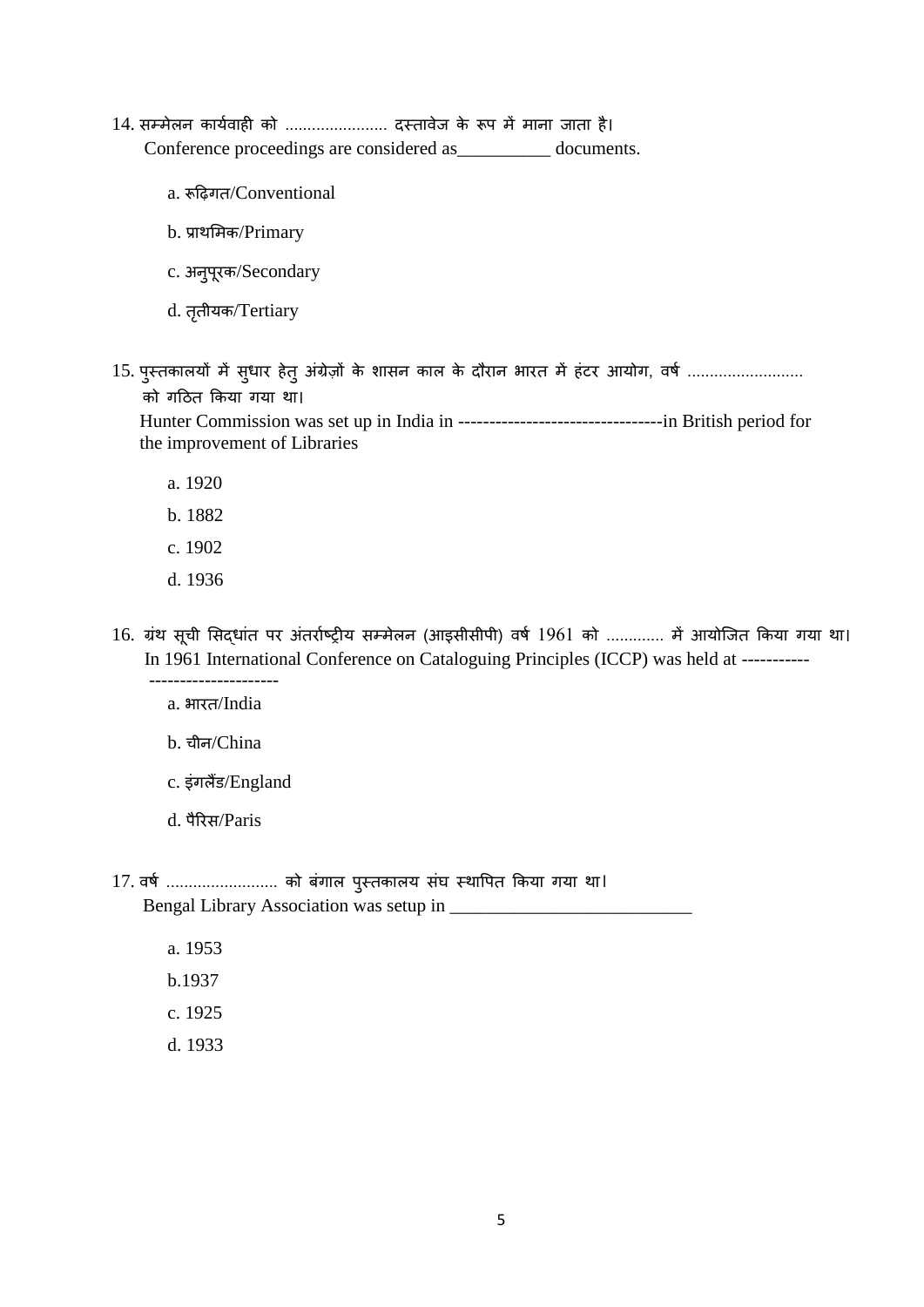- 18. UK में सभी विश्वविद्यालय के पुस्तकालयों व मुख्य राष्ट्रीय पुस्तकालयों के बीच सूचना विनियम और सहयोग ब़िाने का प्रयत्न .............द्वारा क्रकया जा रहा है। ---------------------------------- is stimulating the exchange of information and collaborative efforts of all the university libraries and major national libraries in the UK.
	- a. राष्रीय व ववश्वववद्यालय पुस्तकालयों का स्थाई सम्मेलन (एससीओएनयूएल) Standing Conference of National and University Libraries (SCONUL)
	- b. राष्रीय व ववश्वववद्यालय पुस्तकालयों का सम्मेलन (सीओएनयूएल) Conference of National and University Libraries (CONUL)
	- c. महाववद्यालय व अनुसंधान पुस्तकालय संघ (एसीआरएल) Association of College and Research Libraries (ACRL)
	- d. ववश्वववद्यालय पुस्तकालयों के ललए सॉफ्टवेयर (एसओयूएल) Software for University Libraries (SOUL)
- 19. इनजफ्लबनेट राष्रीय कें ि ............................... में जस्थत है। National Centre of INFLIBNET is located in-------------------------------------
	- a. गांधी नगर, गुजरात/Gandhi Nagar, Gujarat
	- b. नतरुवनंतपुरम जस्थत केरल ववश्वववद्यालय/Kerala University at Trivandrum
	- c. मद्रास विश्वविदयालय कैंपस/Madras University Campus
	- d. बनारस ट्रहदं ूववश्वववद्यालय/Banaras Hindu University
- $20$ . निम्नलिखित में कौन-सी सूचना सेवा 'सब्जेक्ट' व 'यूसर' प्रोफाइल सृजित करने की माँग करती है? Which of the following information service demands the creation of 'Subject' and 'User' profiles?
	- a. करंट अवेरनेस सर्विस/Current Awareness Service
	- b. रेफरेंस सर्विस/Reference Service
	- c. एसडीआइ सर्विस/SDI service
	- d. प्रेस क्लिप्पिंग सर्विस/Press Clipping Service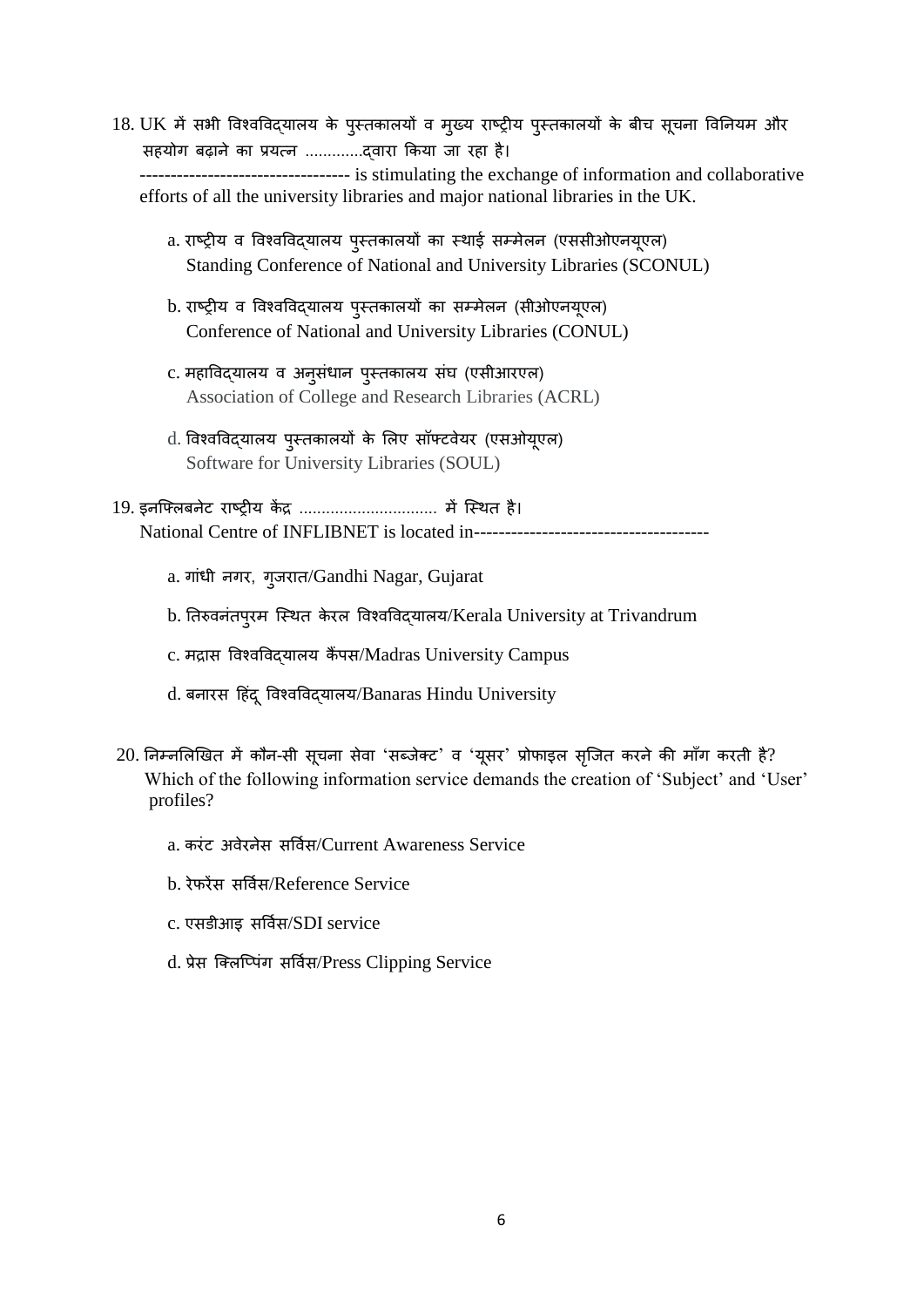- 21. एक रूढ़िगत दूरभाष लाइन पर संचारण की क्षमता रखनेवाली युक्ति कौन-सी है जो डिजिटल संकेत को अनुरूप संकेत तथा अनुरूप संकेत को डिजिटल संकेत में परिवर्तित करती हो। A device which converts the digital signal to analog signal and vice versa capable of being transmitted over a conventional telephone line
	- a. डेटा कार्ड/Data card
	- b. मोडम/Modem
	- c. यूएसबी/USB
	- d. सीपीयू/CPU
- $22$ . एक संसाधित्र की रफ्तार को निम्नलिखित में कौन प्रतिनिधित्व करता है? Which of the following is used to represent the speed of a processor?
	- a. Mbps
	- b. Kilo Bytes
	- c. FLOPS
	- d. Word length
- 23. निम्नलिखित में ................. प्रतिबिम्ब (इमेज) फाइलों के संचयन हेतु एक फॉर्मैट नहीं है। Which of the following is not a format for storing image files
	- a. TIFF
	- b. JPEG
	- c. PNG
	- d. TEX
- 24. वह तरीका जिससे आमतौर पर एक लेखक अपने पाठकों को बताता है कि उनके कार्य के लिए कोई खास सामग्री किसी अन्य स्रोत से ली गई है ...................

 The way an author tells the readers that certain material in his/her work came from another source is commonly known as

- a. उल्लेख/Citation
- b. इमेपैक्ट फैक्टर/Impact factor
- c. सारांश/Abstract
- d. अनुक्रमणिका/Index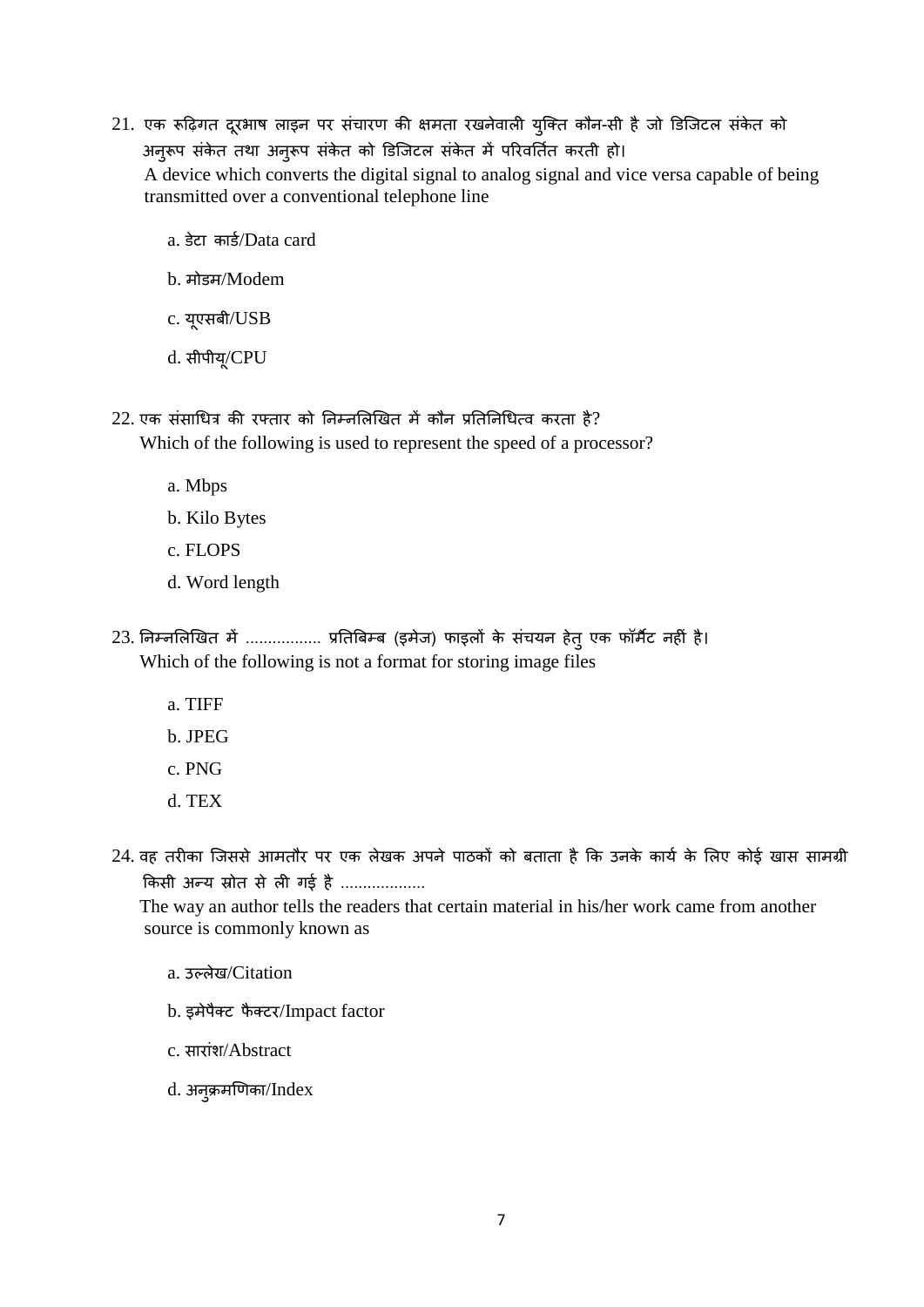- $25.$  निम्नलिखित में से कौन एक स्वेच्छया प्राप्य वेब सर्च इंजन है, जो किसी भी प्रकार के प्रकाशन फॉर्मट की विदवतापूर्ण साहित्य का संपूर्ण विषय या मेटाडाटा की अनुक्रमणिका रखता है? Out of the following, which is a freely accessible web search engine that indexes the full text or metadata of scholarly literature across an array of publishing formats?
	- a. याह् स्कोलर/Yahoo scholar
	- b. जेगेट स्कोलर/Gate Scholar
	- c. गूगल स्कोलर/Google Scholar
	- d. इनमें से सभी/All of these
- 26. दस्तावेज़ों तथा प्रकाशनों के प्रतिमानों के अध्ययन के लिए प्रयुक्त गणितीय व सांख्यिकीय रीति ............है। The use of mathematical and statistical methods to study documents and patterns of publication is ----------------------------
	- a. ग्रंथसूची/Bibliography
	- b. बबबललयोमैट्ररक्स/Bibliometrics
	- c. साइंटोमैट्ररक्स/Scientometrics
	- d. ऑजल्टमैट्ररक्स/Altimetrics
- 27. सूचना पुनःपैकेजिंग .............. का भाग है/Information repackaging is a part of .......
	- a. सूिना समेकन करने की प्रक्रिया/Process of information consolidation
	- b. संदेश समेकन करने की प्रक्रिया/Process of message consolidation
	- c. पुनःववश्लेषण की प्रक्रिया/Process of reanalyzing
	- d. संप्रेषण की प्रक्रिया/Process of communication
- 28. इसरो पुस्तकालय संघ को क्या नाम ट्रदया गया है? What is the name given to ISRO Libraries' consortia?
	- a. अंतररक्ष ज्ञान/Antariksh Gyaan
	- b. स्पेस ज्ञान/Space Gyaan
	- c. इनडेस्ट/INDEST
	- d. इसरो लैब्ररी कन्सोर्शियम/ISRO Library Consortium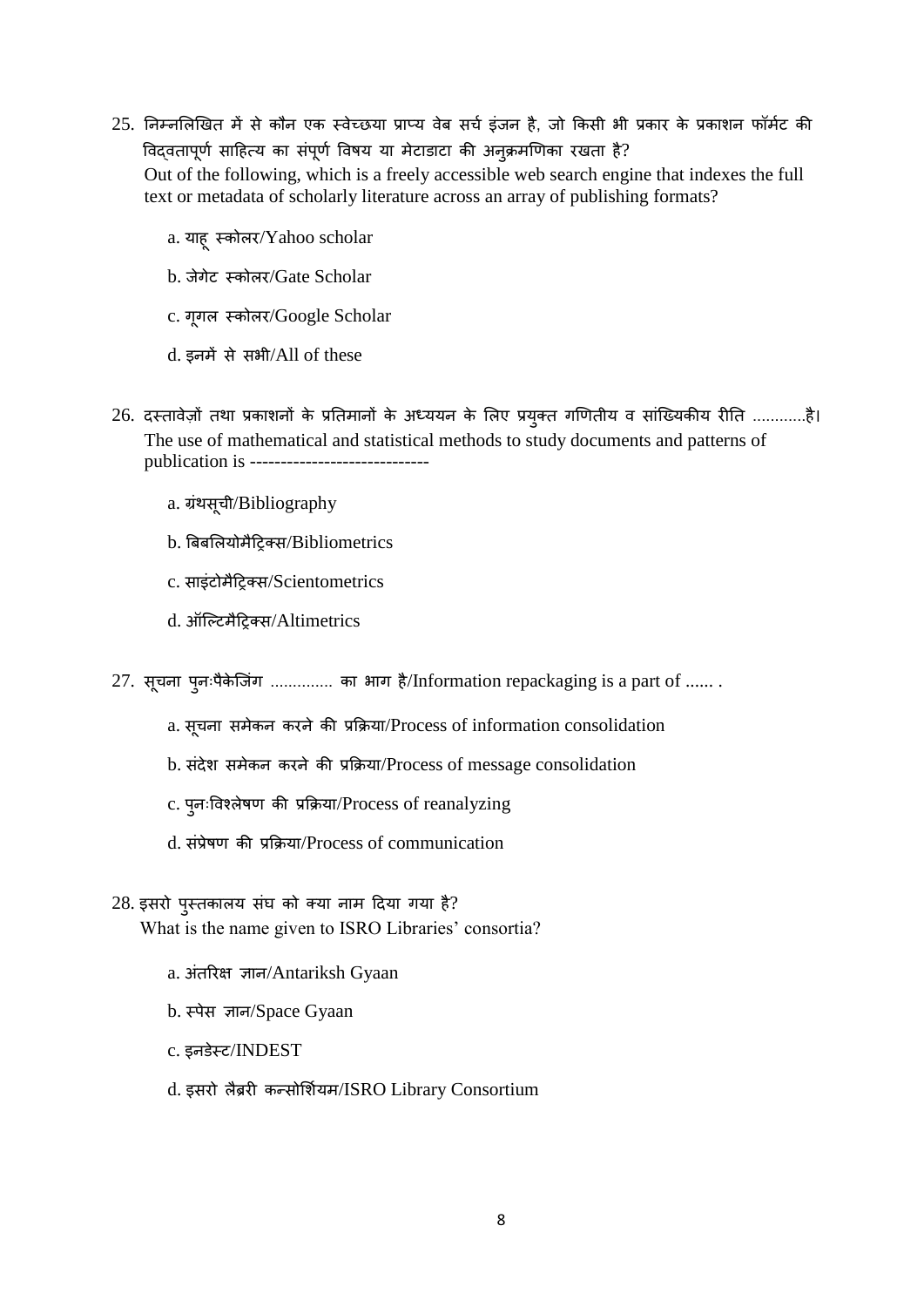$29$ . पहला वैज्ञानिक जर्नल, वर्ष.....को प्रकाशित किया गया/The first scientific journal, was published in ....

a. 1665

- b. 1756
- c. 1965
- d.1905
- 30. अगर पृथ्वी और चँद्रमा के बीच की दूरी वर्तमान मान से दुगुना होती तो, उनके आपसी गुरुत्वाकर्षण में क्या असर पड़ता?

 If the distance between Earth and Moon is double the present value, what happens to the gravitational attraction between them?

- a. दुग्ना हो जाता/Doubles
- b. आधा हो जाता/Becomes half
- c. िौगुना हो जाता/Becomes four times
- d. एक िौथाई हो जाता/Becomes one fourth
- 31. NUCSSI का मतलब .................है/NUCSSI stands for
	- a. National Union Catalogue of Scientific Serials in India
	- b. National Union Catalogue of Social Science Information
	- c. National Union Catalogue of Scientific Services in India
	- d. National Union Catalogue of Scientific Systems in India
- 32. ................का मतलब सूचना की पुनःप्राप्ति है, विशेषकर कंप्यूटर की डाटाबेस में भंडारित। --------------------- means recovery of information, especially in a database stored in a Computer
	- a. सूचना संग्रहण/Information collection
	- b. सूचना प्रक्रमण/Information processing.
	- c. सूचना पुनःप्राप्ति/Information retrieval
	- d. सूचना प्रति प्राप्ति/Information recovery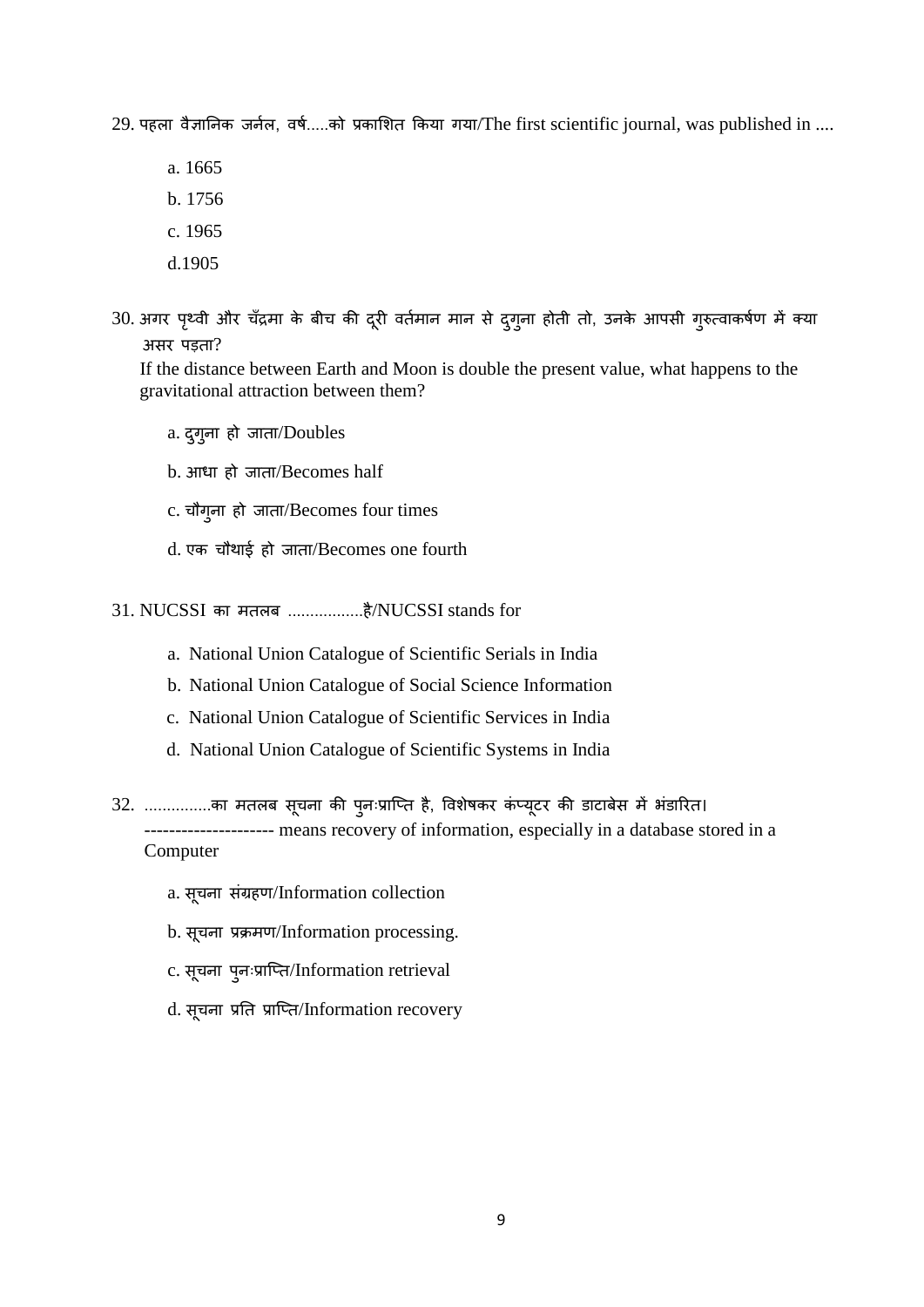- 33. .........., पुनःप्राप्त दस्तावेज़ों का वह प्रभाज है, जो प्रयोक्ताओं की सूचना संबंधी आवश्यकताओं के लिए संगत है। ……………….. is the fraction of the documents retrieved that are relevant to the user's information need.
	- a. रीकॉल/recall
	- b. प्रसिजन/precision
	- c. फाल-आउट/fall-out
	- d. एक्सर्प्ट/Excerpt
- 34. ज़िंक और हाइड्रॉक्लोररक अम्ल को लमचित करने पर कौन-सी गैस उत्पन्न होती है? Which is the gas produced when zinc and hydrochloric acid are mixed?
	- a. ऑक्सीजन/Oxygen
	- b. हाइड्रॉजन/Hydrogen
	- c. ज़िंक क्लोराइड/Zinc Chloride
	- d. क्लोरीन/Chlorine

35. RemoteXs तथा EZProxy, पुस्तकालय के उदारहण हैं/RemoteXs and EZProxy are examples of Library

- a. ऑनलाइन पब्लिक एक्सेस कैटालॉग/Online Public Access Catalogue
- b. यूननयन कै टालॉग/Union catalogue
- c. ऑफ-कैंपस एक्सेस कैटालॉग/Off-campus access mechanism
- d. डोक्यूमेंट डलेलवरी सवीस/Document Delivery Service
- 36. अगर एक कार कुल दूरी का आधा हिस्सा 30 कि.मि. प्रति घंटा और दूसरा हिस्सा 70 कि.मि. प्रति घंटा की रफ्तार से जाए, तो कार की औसत रफ्तार क्या है?

 If a car travels half the total distance with 30km/hr and the remaining half with 70km/hr speed, what is the average speed of the car?

a. 42 कि.मि. प्रति घंटा/km/hr

- $b. 50$  कि.मि. प्रति घंटा/km/hr
- $c. 55$  कि.मि. प्रति घंटा/km/hr
- d. 58 क्रक.लम. प्रनत घंटा/km/hr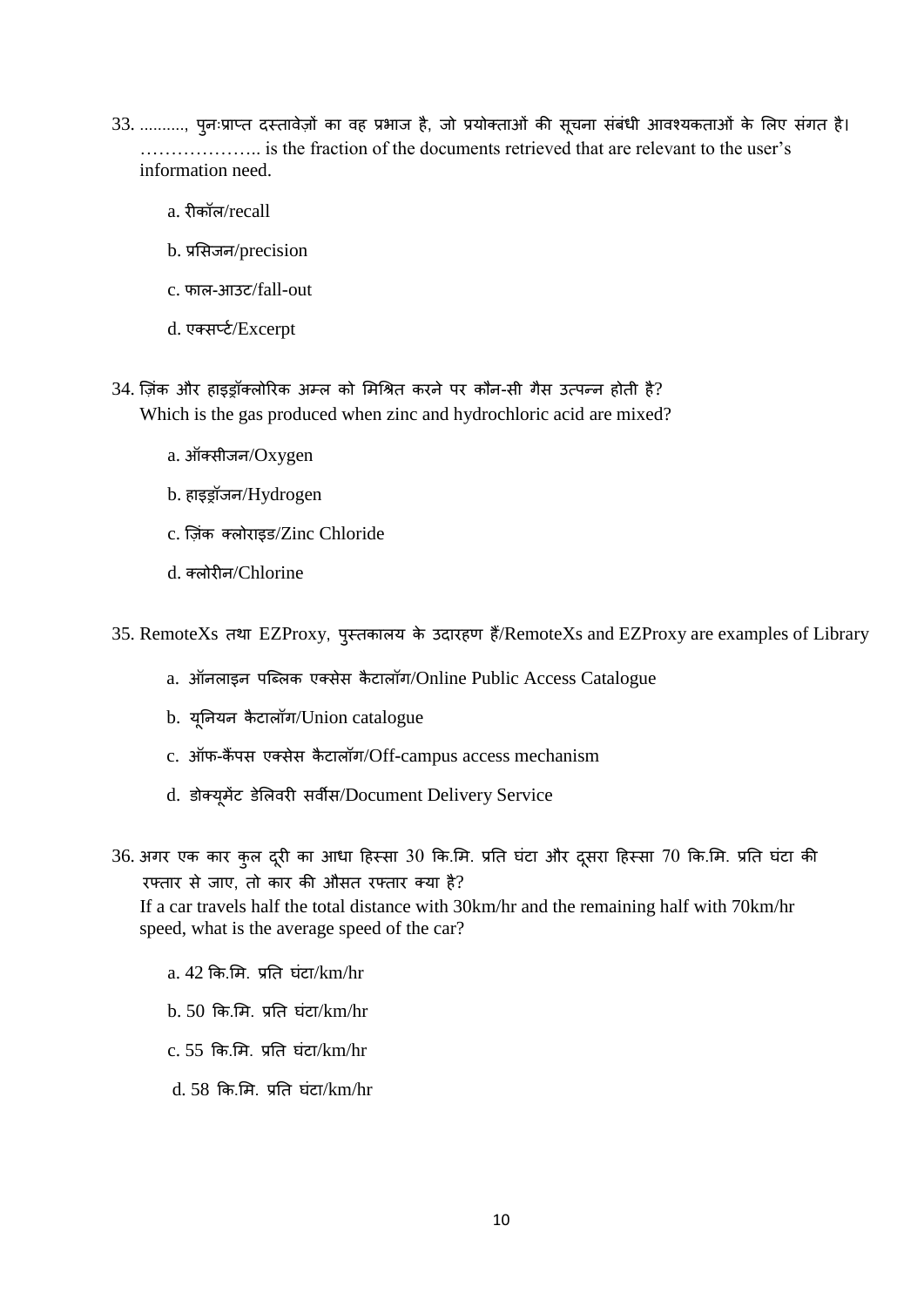- 37. एक निरंतर एवं विश्वसनीय तरीके से "ऑनलाइन स्रोत उपयोग" को रिकार्ड एवं रिपोर्ट करने में इलेक्ट्रॉनिक स्रोतों के महत्व को प्रदर्शित करने में निम्नलिखित में से कौन लाइब्रेरियन को सहायता प्रदान करता है? Which of the following helps librarians to demonstrate the value of electronic resources by facilitating the recording and reporting of "online resource usage" stats in a consistent and credible way?
	- a. दि काउंटर कोड ऑफ प्रैक्टीस/The COUNTER Code of Practice
	- b. पुस्तकालय वेबसाइट/Library Website
	- c. जर्नल कैटालॉग/Journal catalogue
	- d. इन्डेजक्संग सवीसस/Indexing services
- 38. पुस्तकालय अधिग्रहण, पुस्तकालय का वह विभाग है जो ......के लिए ज़िम्मेवार है। A library acquisition is the department of library which is responsible for:
	- a. पुस्तकालय के लिए सामग्रियों के चयन/Selection of materials for the library
	- b. पुस्तकालय के लिए सामग्रियों की खरीद/Purchase of materials for the library
	- c. पुस्तकालय के लिए सामग्रियों के चयन व खरीद/Selection and purchase of materials for the library
	- d. इनमें से सभी/All of these

39. सन् 245 बीसी में ............ को पहला ग्रंथ सूचीकार माना जाता है। In 245 BC, ………. is considered as the first bibliographer.

- a. लुबेटस्की/Lubetzky
- b. कट्टर/Cutter
- c. काललमाकस/Callimachus
- d. अलेक्जांडर/Alexander
- 40. अगर पाठक टैगों को स्थावर जस्थनत में प़िें, तो उसे.................. कहा जाता है। If the readers read tags in a stationary position, it is called:
	- a. ननयत आरएफआइडी/Fixed RFID
	- b. जस्थर आरएफआइडी/Static RFID
	- c. इंटरनेट आरएफआइडी/Internet RFID
	- d. आइटी पररसंपवि आरएफआइडी/IT Assets RFID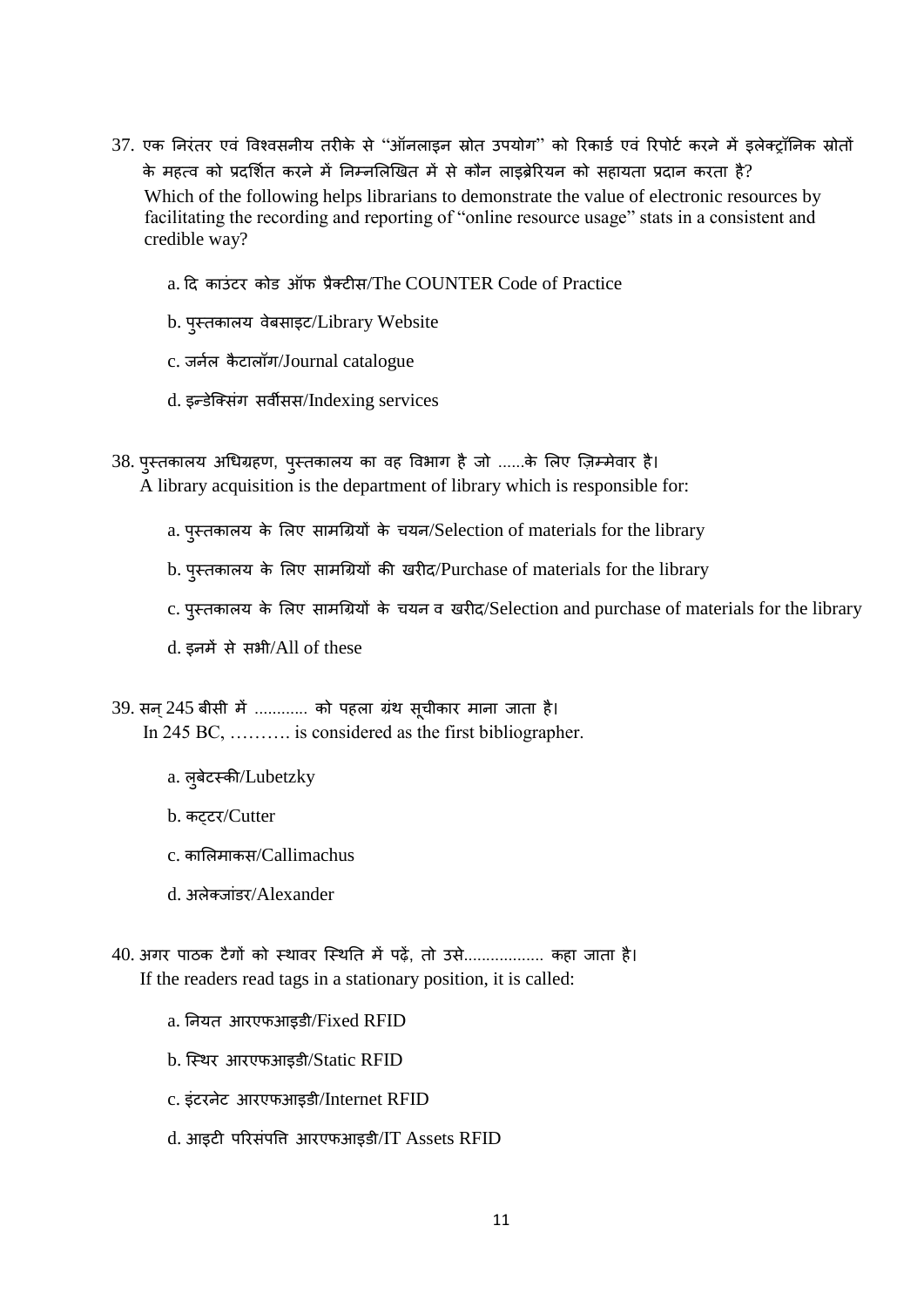- 41. भारत में पेटेंट सूचना प्रणाली का कार्यालय ............. में स्थित है। The office of the Patent Information System in India is at
	- a. बेंगलुरु/Bangalore
	- b. नई ट्रदल्ली/New Delhi
	- c. कोलकाता/Kolkata
	- d. नागपुर/Nagpur
- $42.$  ......., एक सूचना संसाधन के शीर्षक, सारांश या पाठ में आनेवाला वह महत्वपूर्ण शब्द है, जो उसके विषय की ओर संकेत करता है और ज़्यादातर सर्च टर्म के के रूप में प्रयोग किया जाता है।

 ---------------------- A significant word or term in the title, abstract, or text of an information resource that indicates its subject and is often used as a search term

- a. लेखक/Author
- b. शीषसक/Title
- c. मुख्य शब्लद/Keyword
- d. िेणी संख्या/class number
- $43.$  डीएनए के आविष्कार में निम्नलिखित वैज्ञानिकों में से कौन शामिल था? Which of the following scientist is involved in the invention of DNA?
	- a. चार्ल्स डार्विन/Charles Darwin
	- b. चग्रगर मेंडल/Gregor Mendel
	- c. रोबर्ट ह्क/Robert Hooke
	- d. जेम्स वॉट्सण/James Watson
- 44. .........., विदवत्ता, विज्ञान व शिक्षा के लिए अभिरुचि व उपयोगिता के आधार पर सक्रिय व चालू डाटा प्रबंधन है। --------------------- is the active and ongoing management of data through its lifecycle of interest and usefulness to scholarship, science, and education
	- a. डाटा क्यूरेशन/Data Curation
	- b. डाटा संग्रहण/Data collection
	- c. डाटा प्रबंधन/Data management
	- d. डाटा प्रिमण/Data Processing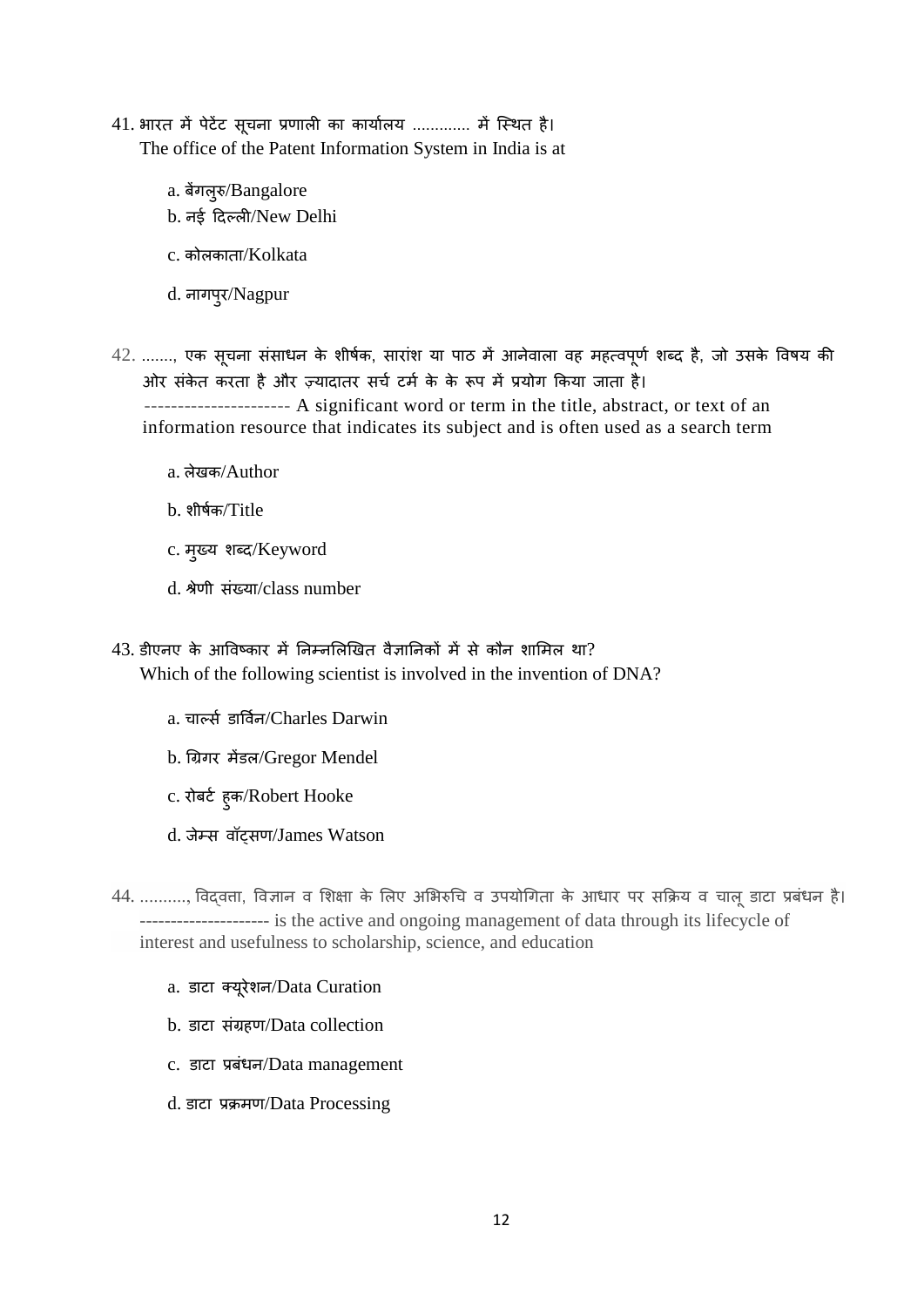45. एक हाइड्रोजन एटम में इलैक्रॉन, प्रोटॉन व न्यूरॉन की संख्या.......... है। Number of Electrons, Protons and Neutrons in a Hydrogen atom are

> a. क्रमशः 1, 1,  $1/1$ , 1, 1 respectively  $b.$  क्रमशः 1, 1, 0/1, 1, 0 respectively  $c.$  क्रमशः 0, 1, 1/0, 1, 1 respectively d. क्रमशः 2, 2,  $1/2$ , 2, 1 respectively

46. ............., ववननट्रदसष्ट सामचग्रयों को अलभज्ञात करता है और इसे ऑनलाइन कंप्यूटर प्रणाली में सामचग्रयों को प्रभारित करने, डिस्चार्ज तथा रिन्यु करने के लिए प्रयोग किया जाता है।

 ------------------------- identify specific items and are used to charge, discharge, and renew items in the online computer system.

- a. ISBN
- b. Barcode
- c. ISDN
- d. ISSN
- 47. विभिन्न लेखकों के उद्धरण या संपूर्ण रचनाओं का संग्रहण, जिसे एक जिल्द या बहूजिल्द सेट में प्रकाशनार्थ एक संपादक दवारा चयन किया गया हो, उसे .......... कहा जाता है। A collection of extracts or complete works by various authors, selected by

an editor for publication in a single volume or multivolume set is ----------------

- a. चयनिका/Anthology
- b. स्थान-ववज्ञान/Topology
- c. नवृवज्ञान/Anthropology
- d. उद्धरण/Excerpt
- 48. दो लेन्स जिसकी फोकल दूरी 6 से.मी. और 4 से.मी. हैं, को उनके सतहों के बीच शून्य दूरी के साथ जोड़ा गया है। इस संयोग की फोकल दरूी क्रकतनी है?

 Two lenses of focal lengths 6cm and 4cm are combined with zero distance between their surfaces. What is the focal length of the combination?

- a. 10 से.मी./cm
- b. 2 से.मी./cm
- c. 2.4 से.मी./cm
- d. 24 से.मी./cm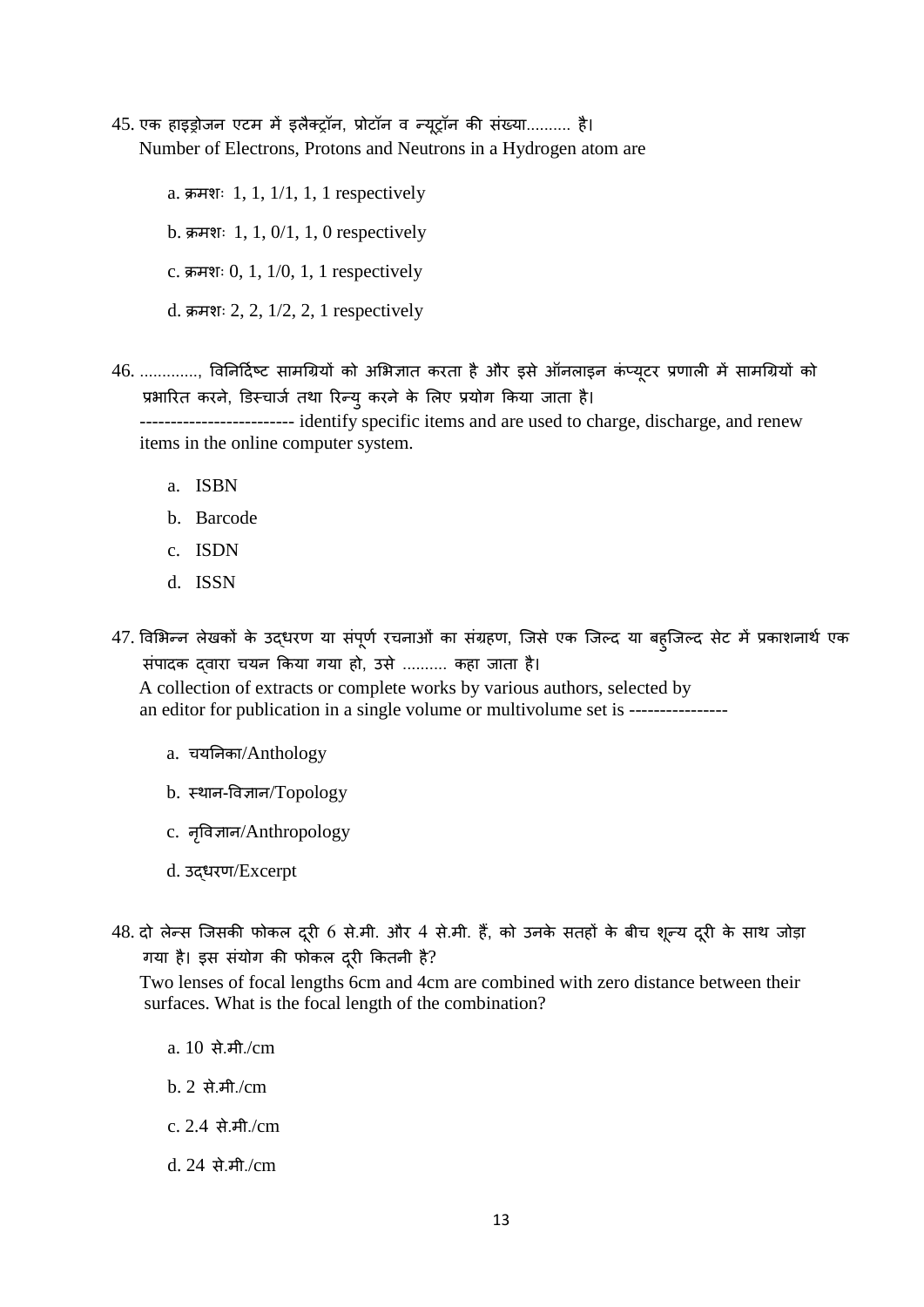- 49. ........ एक अलभकजल्पत योजनाबद्ध पठन कायसिम के अंतगसत मानलसक अस्वस्थता या भावात्मक अशांनत से ग्रस्त मरीजों के इलाज के लिए विषय-वस्तु के आधार पर चयनित पुस्तकों का उपयोग है। -------------------------------- is the use of books selected on the basis of content in a planned reading program designed to facilitate the recovery of patients suffering from mental illness or emotional disturbance.
	- a. ग्रंथ-चिक्रकत्सा/Bibliotherapy
	- b. साट्रहजत्यक चिक्रकत्सा/Literotherapy
	- c. बबबललयोथेका/Bibliotheca
	- d. पुस्तक-प्रेमी/Bibliophile
- $50.$  निम्नलिखित में कौन एक त्रिभुज की पार्श्वों की लंबाई नहीं हो सकती? Which of the following cannot be the lengths of the sides of a triangle?
	- a. 1, 2, 3 b. 3, 4, 5
	- c. 5, 6, 7 d. 7, 8, 9
- $51.$   $LaTeX$  का उपयोग .................के लिए किया जाता है/ $LaTeX$  is used for
	- a. अंकीय अभिकलन/Arithmetic computation
	- b. प्रलेखन ननदेशन/Documentation
	- c. इमेज संपीड़न/Image compression
	- d. डाटाबेस प्रबंधन/Database management
- 52. इनमें से किसने अपनी असीम संपत्ति, पुस्तकालयों व विश्व शांति के संस्थापन के लिए समर्पित की? Who devoted his considerable wealth to the promotion of libraries and world peace.
	- a. आंड्रू कानीज/Andrew Carnegie
	- b. एच.डब्ल्यू.लंकास्टर/H.W. Lancaster
	- c. एि.डब्लल्यू.ववल्सन/H.W.Wilson
	- d. सीतारामा/Seetharama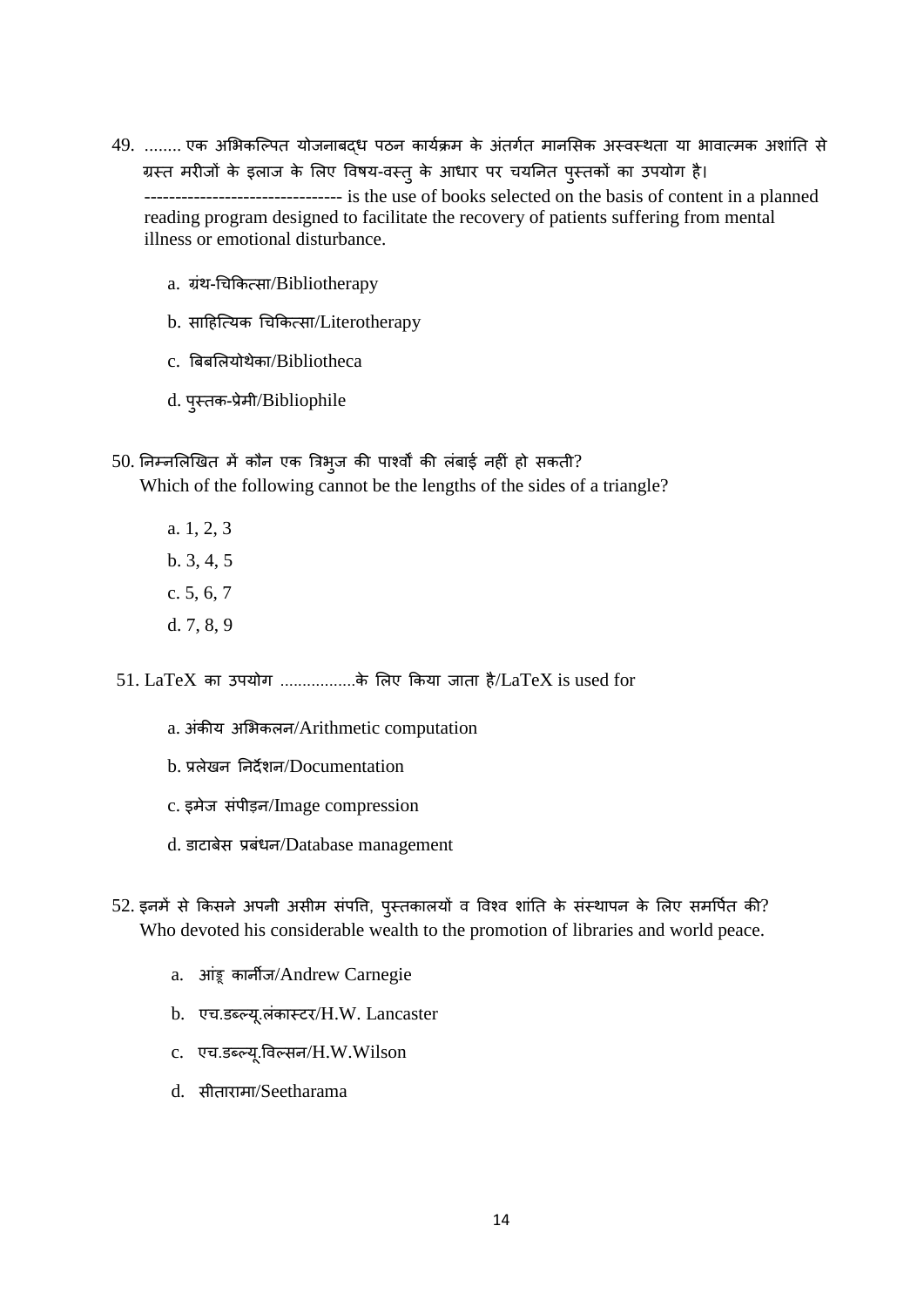53. द्वव-आधारी संख्या 101011 का दशमलव समतुल्य क्या है?

What is the decimal equivalent of the binary number 101011

- a. 16
- b. 37
- c. 43
- d. 52

54.परीक्षण एवं पदार्थ के लिए अमेरिकी संघ (एएसटीएम) दवारा अनोखे और स्थाई रूप से वैज्ञानिक-तकनीकी अनुक्रमांक एवं विनिबंधित प्रकाशनों को पहचानने के लिए विकसित एक अक्षरांकीय प्रणाली है ..............।

 A system of alphanumeric codes developed by the American Society for Testing and Materials (ASTM) to uniquely and permanently identify sci tech serial and monographic publications.

- a. CODEN
- b. ISBN
- c. ASCII
- d. Barcode
- 55. सरकार द्वारा एक लेखक, संपादक, संकलनकर्ता, रचयिता, नाटककार, प्रकाशक या वितरक को साहित्यिक रचनाओं के प्रकाशन, प्रस्तृति, विक्रय, या वितरण के लिए दिया जानेवाला विशिष्ट कानूनी अधिकार .........है। -------------------------------- is the exclusive legal rights granted by a government to an author, editor, compiler, composer, playwright, publisher, or distributor to publish, produce, sell, or distribute copies of a literary work
	- a.प्रनतललप्यचधकार/Copyright
	- b. डडजजटल आचधकार/Digital right
	- c. प्रतिलिपि/Copying
	- d. पैटेंट/Patent
- 56. दैनिकी लेख, वेब दस्तावेज़ या बौद्धिक संपत्ति का अन्य कोई वस्तु जैसे डिजिटल वस्तु के विषय-वस्तु को पहचानने और ववननमय के ललए प्रकाशकों द्वारा अचधमत एक अनोखा कोड़ .............है। A unique code preferred by publishers in the identification and exchange of the content of a digital object, such as a journal article, Web document, or other item of intellectual property.
	- a. URL
	- b. डिजिटल ओब्जेक्ट आइडेन्टिफायर/Digital Object Identifier
	- c. RFID
	- d. डडजजटल कोड/digital code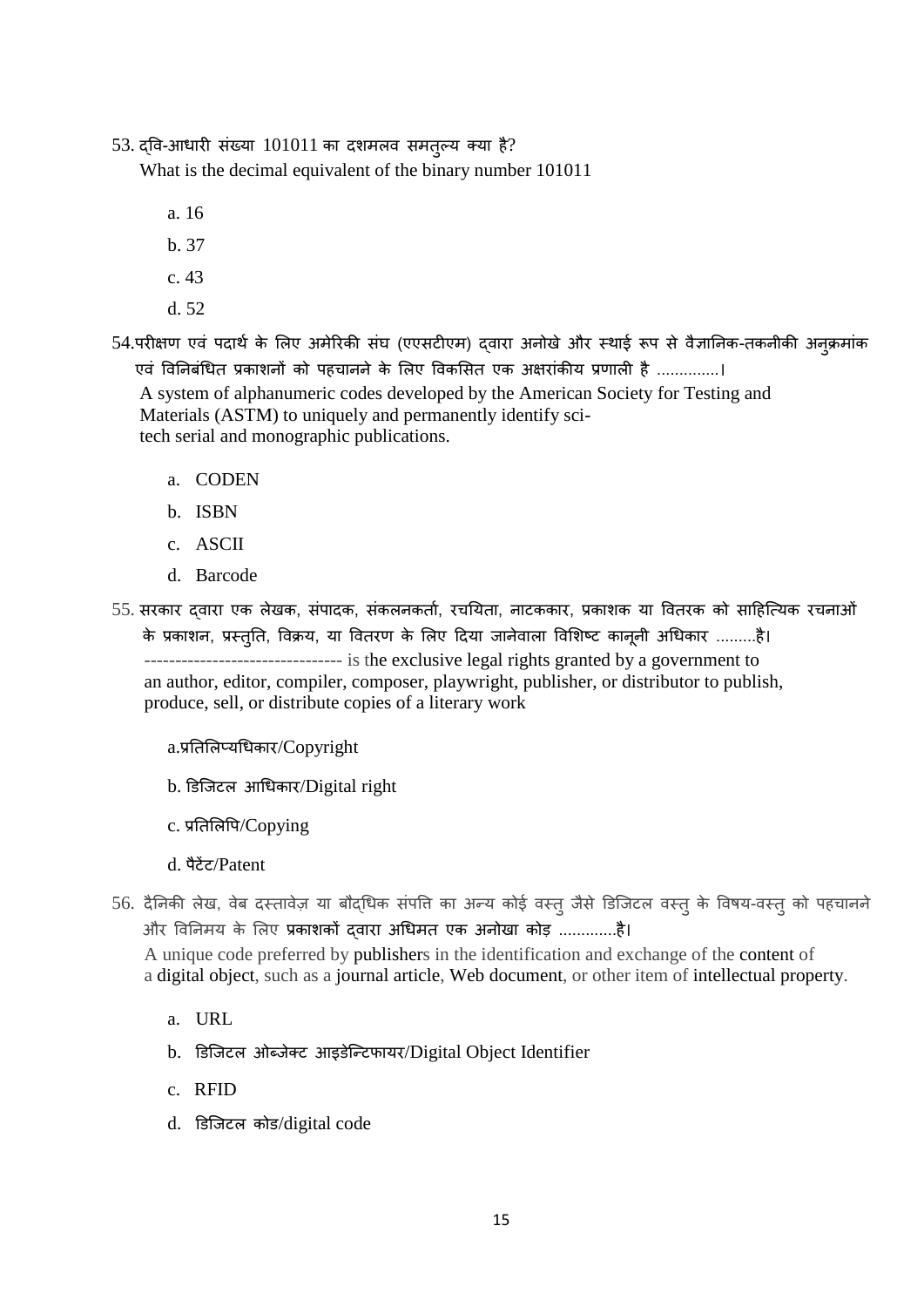57. एक व्यजक्त एक टावर के ऊपरी भाग को 30 डडग्री उन्नतांश कोण से देख रहा है। वह टावर की ओर 20 मीटर चलता है। इस नए स्थान से वह जब टावर के ऊपरी भाग को देखता है, तो उन्नतांश कोण 60 डिग्री है। टावर की ऊाँ िाई करीब-करीब क्रकतनी है?

 A person looks at the top of a tower at an elevation angle 30deg. He walks 20m towards the tower. From the new position when he looks at the top of the tower, the elevation angle is 60deg. What is the approximate height of the tower?

- a. 10 मीटर/m
- b. 14 मीटर/m
- c. 17 मीटर/m
- d. 22 मीटर/m
- 58. एक नेटवर्क परिस्थति में दस्तावेज़-सदृश्य संसाधनों के वर्णन व प्रति प्राप्ति को स्गम बनाने के लिए अभिकल्पित 15 अंतर-प्रिालनीय मेटाडाटा तत्वों की मानक सेट .......... हैं।

 A standard set of 15 interoperable metadata elements designed to facilitate the description and recovery of document-like resources in a networked environment

- a. Dublin Core
- b. ISDN
- c. URL
- d. ISBN
- 59. उत्पादकता को ब़िानेऔर संरक्षा, स्वास्थ्य, सुववधा तथा दक्षता पर नकारात्मक प्रभाव से बिने की उद्देश्य से उपकरणों, साज-सामानों तथा कार्य स्थलों की अभिकल्पना व व्यवस्था को आधार बनाते हुए लोगों और उनके काम करने के वातावरण के बीच के संबंध को सृव्यवस्थित रूप से अध्ययन करने को ............कहा जाता है।

 The systematic study of the relationship between people and the environment in which they work, serving as the basis for the design and arrangement of equipment, furnishings, and workspaces with the aim of increasing productivity and avoiding negative effects on safety, health, comfort, and efficiency.

- a. एगोनॉलमक्स/ergonomics
- b. ज्ञानशास्त्र/Epistemology
- c. सामाजजकी/Sociology
- d. ववज्ञानोमेरी/Scientometrics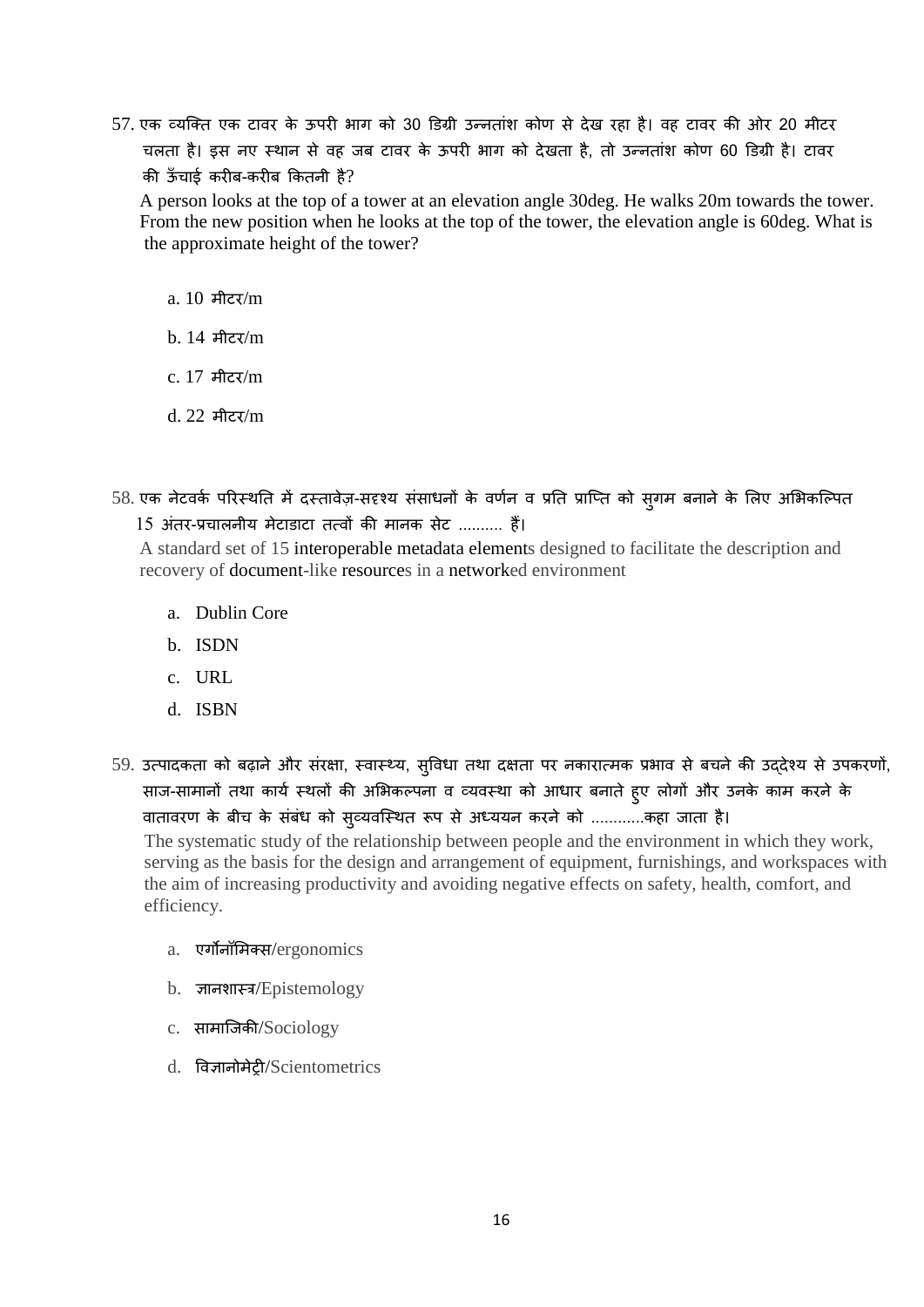60. 2 आधार के साथ लॉगररथम 8 का मान ...... है/What is the value of logarithm of 8 with the base 2

a. 0

- b. 3
- c. 4
- d. 16
- $61.$  षड़दशमलवीय प्रणाली आधार के रूप में किस संख्या का उपयोग करता है? Hexadecimal system uses which number as the basis?
	- a. 6
	- b. 8
	- c. 10
	- d. 16
- 62. सबसे पहले शब्लद की उत्पवि कैसे हुई इस बारे में साधारणतः तुलनात्मक भावषकी के माध्यम से पता लगाना .... है। The origin of a word traced back as far as possible in time, usually by the methods of comparative linguistics.
	- a. मानव शास्त्र/Anthropology.
	- b. ननरुक्त/etymology
	- c. मानवजाति-वर्णन/ethnography
	- d. प्रशजस्त/eulogy
- $63.$  एक भाषण या लिखित रचना से निकाला गया एक लंबा शब्दशः चयन जो साधारणतः उद्धरण से लंबा हो .... A lengthy verbatim selection taken from a speech or written work, usually longer than a quotation.
	- a. सारांश/Abstract
	- b. सार-संग्रह/Digest
	- c. उद्धरण/Excerpt
	- $d.$  अनुक्रमणिका/Index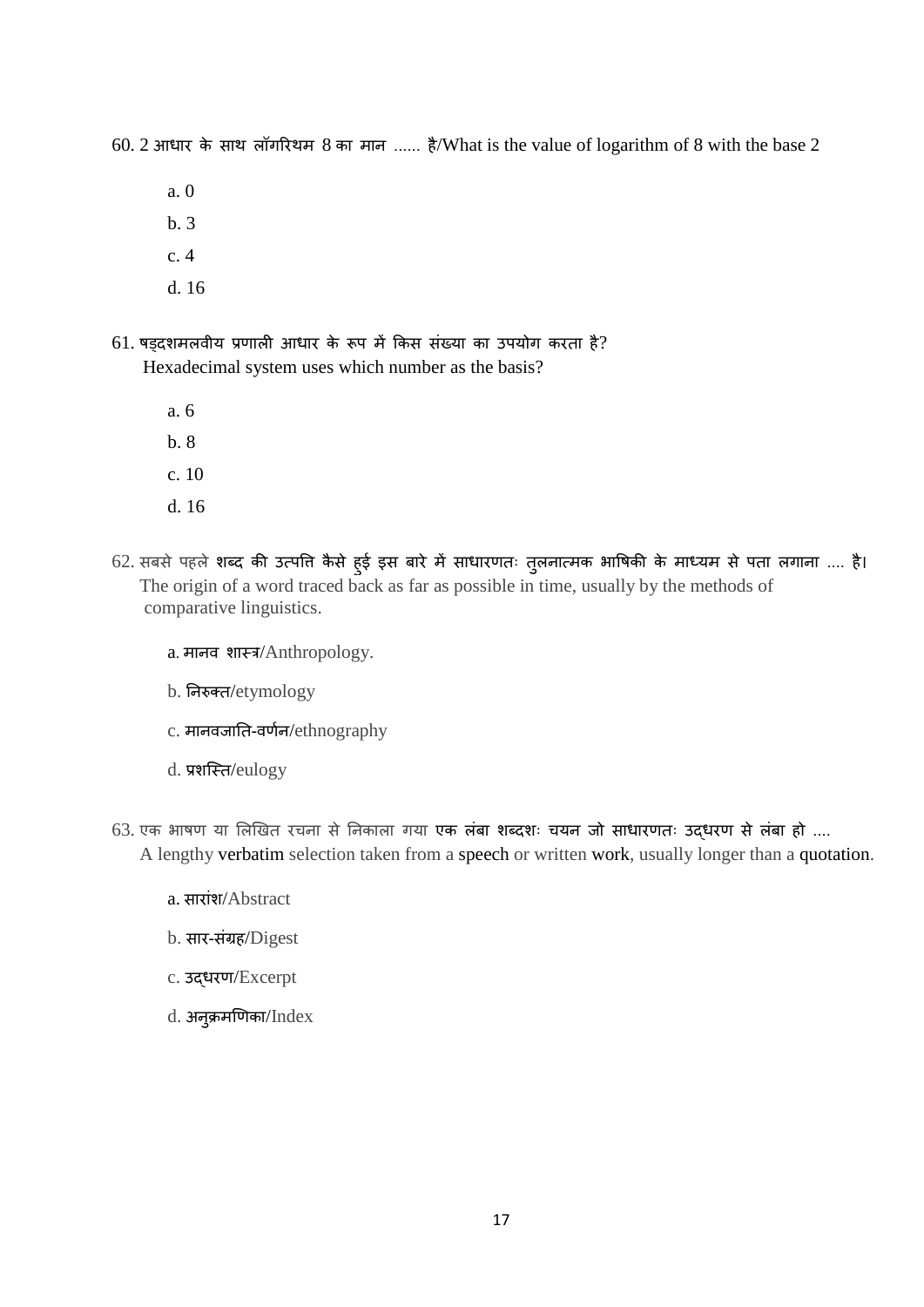64. एक उत्पाद का दाम 20 प्रनतशत ब़िाया जाता है। वविय को ब़िावा देते समय दाम को 20 प्रनतशत घटाया जाता है। उत्पाद की कीमत में कुल प्रतिशत परिवर्तन कितना है?

 The price of a product is increased by 20%. At the time of a sales promotion, the price is reduced by 20%. What is the total percentage change in the price of the produce?

- a. 0 %
- b. -4%
- c. 2%
- d. -2%
- 65. .............., एक विद्वान या समाज के सम्मान में वार्षिकोत्सव, जन्मदिवस या सेवानिवृति समारोह के अवसर पर साधारणतः ननबंधों या गणमान्य व्यजक्तयों के भाषण संग्रह के साथ ननकाला गया एक स्मरखणका है। A memorial publication, usually in the form of a collection of essays or speeches by distinguished persons, issued in honor of a scholarly person or society, sometimes on the occasion of an anniversary, birthday, or retirement celebration.
	- a. जीवनी/Biography
	- b. वार्षिक रिपोर्ट/Annual report
	- c. फे स्टविफ्ट/Festschrift
	- d. उत्सव पुस्तक/festival book
- 66. .......... वेब ब्राउसर सॉफ्टवेयर में प्रयुक्त वह संप्रेषण प्रोटोकॉल है जो ग्राहक कंप्यूटर तथा एक सुदूर वेब सर्वर के बीच संबंध स्थापित करने के लिए उपयोग किया जाता है जिससे HTML फॉर्मेट के डाटा फाइलों को सर्वर से इन्टरनेट के माध्यम से ब्राउसर संस्थापित ग्राहक मशीन में संप्रेषण किया जा सके।

 ------------------------------- is The communications protocol used in Web browser software to establish the connection between a client computer and a remote Web server, making it possible for data files in HTML format to be transmitted over the Internet from the server to the client machine on which the browser is installed

- a. IP
- b. HTTP
- c. www
- d. Z39.50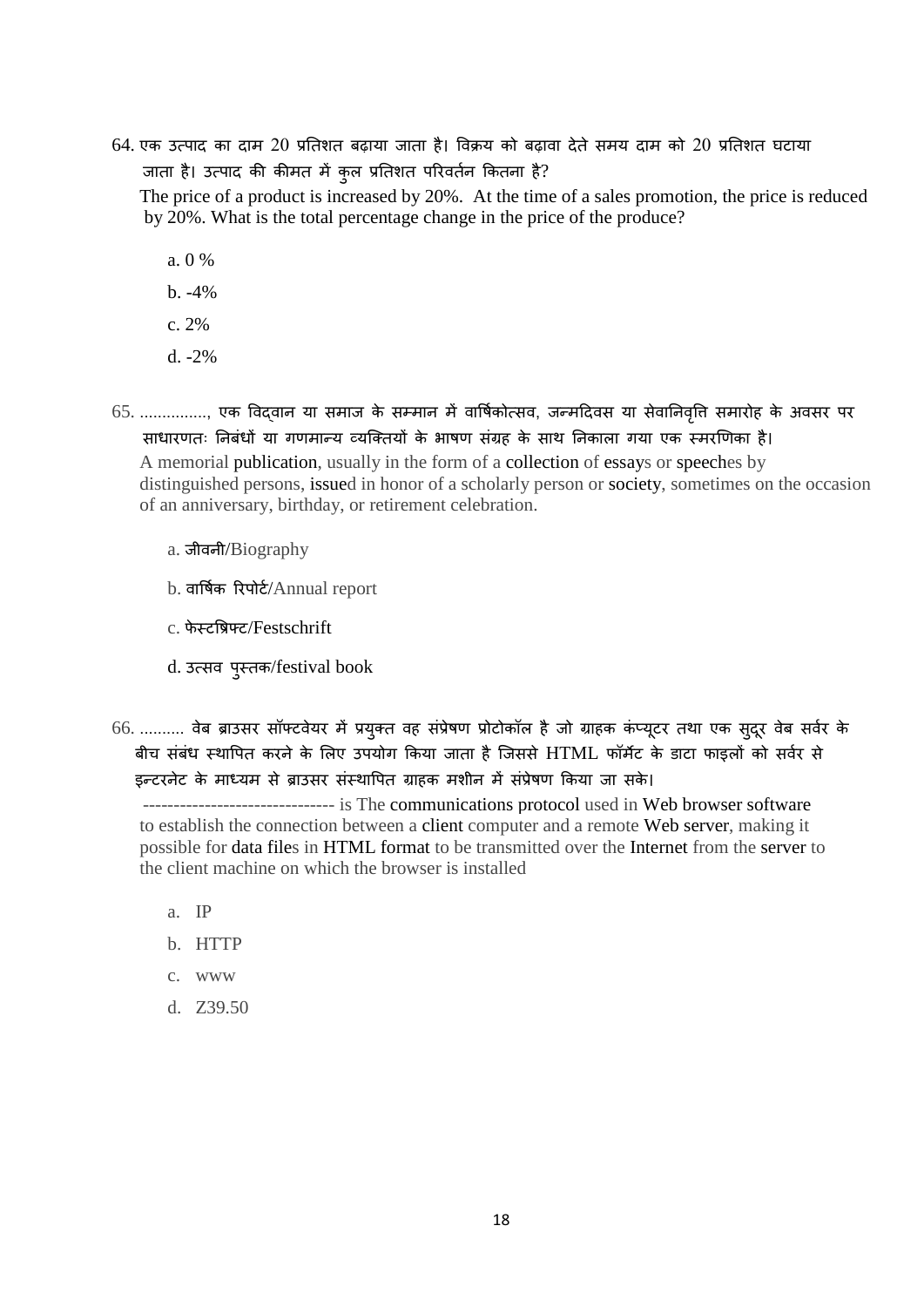67. अंतर्राष्ट्रीय मानक आनुक्रमिक संख्या (आइएसएसएन) तथा मुख्य शीर्षक सहित एकीकरण व ग्रंथ-सूची नियंत्रण हेतु आवश्यक जानकारी प्रदान करने के लिए युनेस्को के तत्वावधान में स्थापित एक अंतर-सरकारी नेटवर्क जो अंतर्राष्ट्रीय आनूक्रमिक प्रकाशन रजिस्ट्री का विकास व अनुरक्षण करता है।

 An intergovernmental network established under the auspices of UNESCO to develop and maintain an international registry of serial publications containing the information necessary for identification and bibliographic control, including the International Standard Serial Number (ISSN) and key title.

a. ISBD

b. ISDN

c. International Serials Data System (ISDS)

d. ISBN

 $68.$  दो संख्याओं का गुणनफल 195 है और योगफल 28 है। संख्याओं के बीच का अंतर क्या है?

Product of two numbers is 195 and their sum is 28. What is the difference between the numbers?

a. 20 b. 15

- c. 8
- d. 2

69. निम्नलिखित में ............... क्रमादेश भाषा (प्रोग्रामिंग लैग्वेज) नहीं है। Which of the following is not a programming language?

a. ADA

## b. PYTHON

c. LINUX

d. LISP

 $70.$  इन्टरनेट आर्किटेक्चर तथा इन्टरनेट के सुगम संचालन के विकास से संबंधित नेटवर्क डिज़ाइनरों, प्रचालकों, विक्रेताओं तथा शोध कर्ताओं का एक बड़ा अंतर्राष्ट्रीय समूह है ............. ।

 A large international community of network designers, operators, vendors, and researchers concerned with the evolution of Internet architecture and the smooth operation of the Internet

a. इन्टरनेट एक्सप्लोरर/Internet Explorer

- b. इन्टरनेट इंजीनियरिंग टास्क फॉर्स (आइईटीएफ)/Internet Engineering Task Force (IETF)
- c. इन्टरनेट प्रोवाइडर/Internet Provider
- d. इन्टरनेट सेक्यूरिटी बोर्ड/Internet Security Board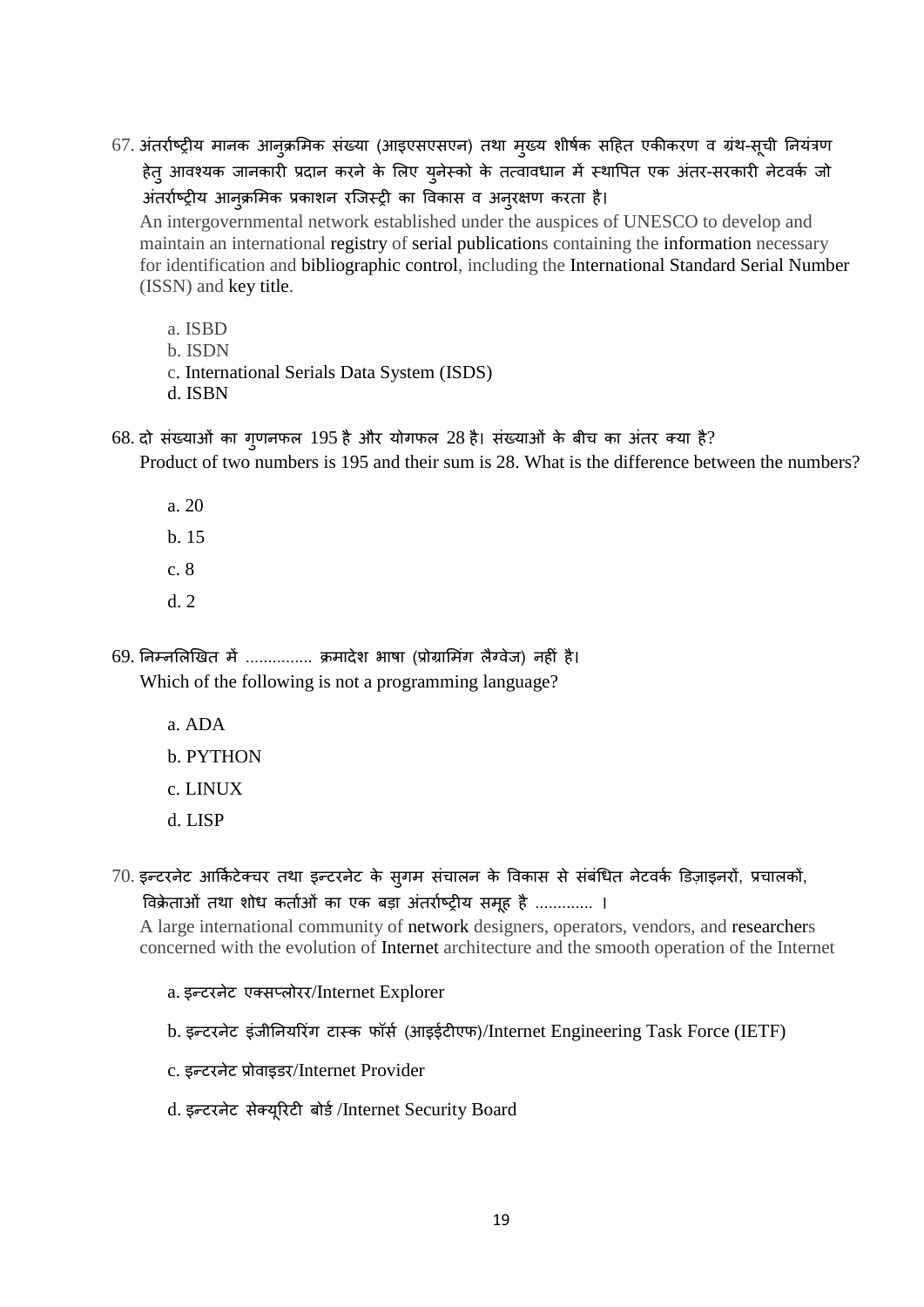- $71.$  डाटा के विनिमय में एक कंप्यूटर हार्डवेयर या सॉफ्टवेयर प्रणाली की दूसरी प्रणाली के साथ प्रभावी रूप से संप्रेषण व कार्य करने की क्षमता जो साधारणतः अन्य विक्रेता द्वारा अभिकल्पित व निर्मित भिन्न प्रकार की प्रणाली है। The capability of a computer hardware or software system to communicate and work effectively with another system in the exchange of data, usually a system of a different type, designed and produced by a different vendor.
	- a. इन्टरनेट कक्सस/Internet access
	- b. इन्टरोपेरबिलिटि/Interoperability
	- c. इन्टरनेट प्रोटोकॉल/Internet Protocol
	- d. इन्टरनेट उपयोग/Internet use
- $72.$  युनाइटेड किंगडम की मुख्य पुस्तकालय संघ, LA की स्थापना वर्ष ....... में हई थी।

LA is the leading library association in the United Kingdom, founded in -----

- a. 1921 b.1876
- c.1877
- d.1917
- $73.$  यूएस व कनेडियन  $MARC$  फॉर्मेटों के मेल के साथ  $1999$  में  $USMARC$  को अधिक्रमित करनेवाला मशीन-पठनीय सूचीपत्र का रूपांतरण .............. है।

--------------------------- is the version of Machine-Readable Cataloging that superseded USMARC in 1999 with the harmonization of U.S. and Canadian MARC formats.

- a. MARC 24
- b. MARC 21
- c. MARC 20
- d. MARC 32
- 74. उलरिक अंतर्राष्ट्रीय पत्रिका निदेशिका के मुद्रित रूपांतर वर्ष .......... से प्रकाशित किए जा रहे हैं। The print version of Ulrich's International Periodicals Directory is published since ------------
	- a. 1932
	- b. 1925
	- c. 1963
	- d. 1935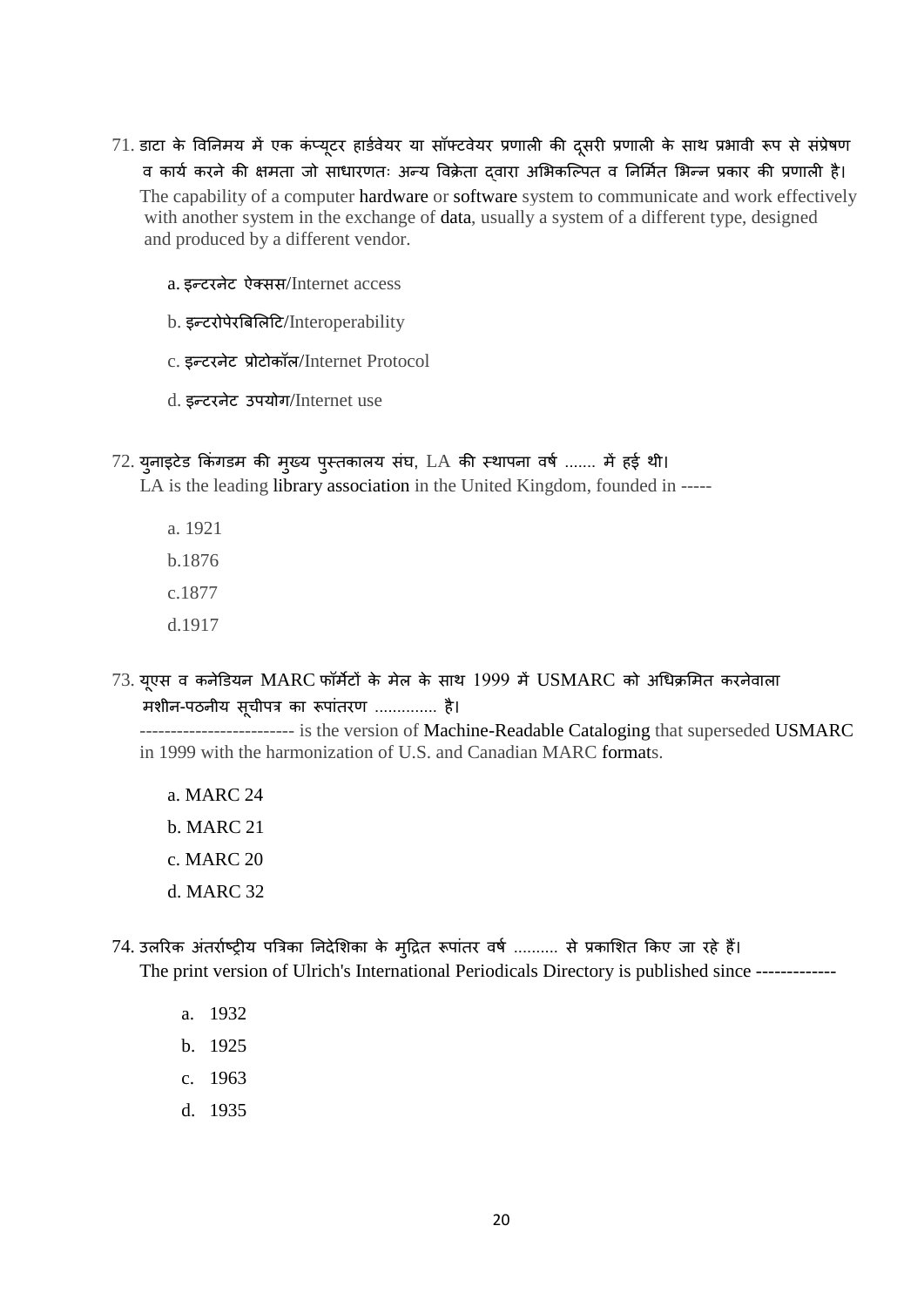- 75. यूनिवर्सल डेसिमल क्लासिफिकेशन (यूडीसी) को सर्वप्रथम ........ संस्करण में प्रकाशित किया जाता है। Universal Decimal Classification (UDC) is first published in ------------------ edition
	- a. अंग्रे़िी/English
	- b. फ्ांसीसी/French
	- c. रूसी/Russian
	- d. जर्मन/German
- 76. .........एक संदर्भ आन्*क्रमिक है, जिसे वार्षिक तौर पर लाइब्ररीस अनलिमि*टेड द्वारा वर्ष 1970 से प्रकाशित किया जा रहा है, जो गत वर्ष के दौरान संयुक्त राज्य व कानडा में प्रकाशित अंग्रेज़ी-भाषा संदर्भ पुस्तकों व इलैक्ट्रॉनिक संदर्भ कृतियों के संबंध में वर्गीकृत तरीके से समीक्षाओं के सूचीकरण तथा लेखक/शीर्ष व विषय को सूचीबद्ध करते हुए ववस्ततृ जानकारी देती है।

 ------------------------------is a reference serial published annually by Libraries Unlimited since 1970, provides comprehensive coverage of English-language reference books and electronic reference works published in the United States and Canada during the previous year, listing reviews in a classified arrangement, indexed by author/title and subject.

- a. अमेररकी पुस्तकालय ननदेलशका (एएलडी)/American Library Directory (ALD)
- b. अमेरिकी संदर्भ पुस्तक ऐनुअल(एआरबीए)/American Reference Books Annual (ARBA)
- c. एएसटीएम मानक/ASTM standard
- d. अमेरिकी संदर्भ पुस्तक/American Reference Book
- $77.100,000$  से अधिक विद्वतापूर्ण संपूर्ण मूल-पाठ युक्त ई-पुस्तकों की ऑनलाइन डिजिटल पुस्तकालय, ईब्ररी के सूत्रधार...है। Producer of ebrary, online digital library of full texts of over 100,000 scholarly e-books is ---------.
	- a. INFLIBNET
	- b. ProQuest
	- c. MEDLARS
	- d. Summon